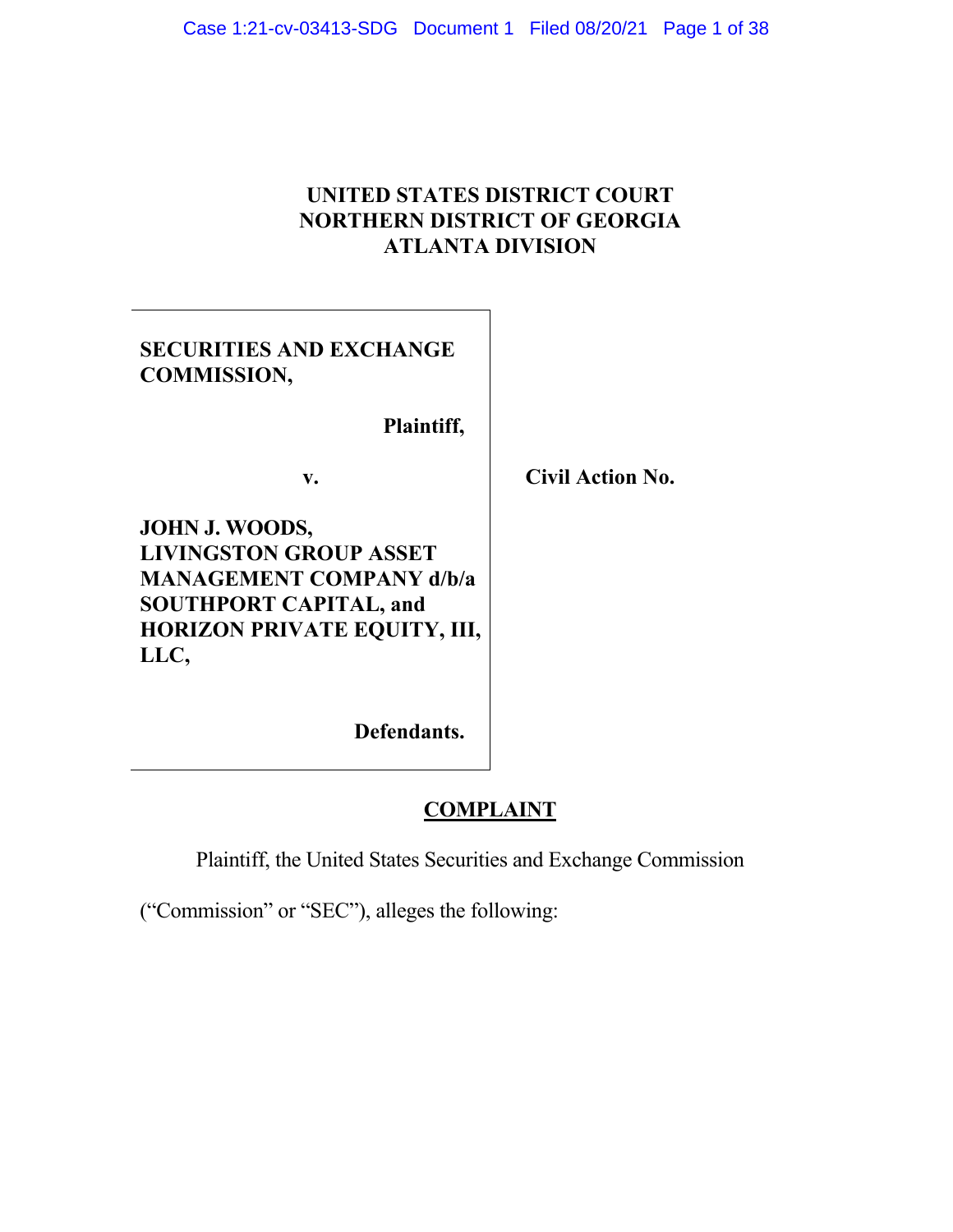#### **I. OVERVIEW**

1. John Woods has been running a massive Ponzi scheme for over a decade. As of the end of July 2021, investors in the Ponzi scheme were owed over \$110,000,000 in principal. There are more than 400 investors, residing in at least 20 different states, who currently hold investments in the Ponzi scheme, which goes by the name Horizon Private Equity, III, LLC ("Horizon"). Many of the victims are elderly retirees who were preyed upon by investment advisers at Livingston Group Asset Management Company d/b/a Southport Capital ("Southport"), a registered investment adviser firm owned and controlled by Woods. The Defendants' Ponzi scheme is ongoing and continues to raise money from new investors each month.

2. Woods and other investment adviser representatives at Southport told clients that they would receive returns of 6-7% interest, guaranteed for two to three years, for non-specific investments in a fund called "Horizon Private Equity." Woods and his cohorts at Southport generally told investors that Horizon would earn a return by investing their money in, for example, government bonds, stocks, or small real estate projects; investors were not told that their money would or could be used to pay returns to earlier investors. But that is exactly what the

-2-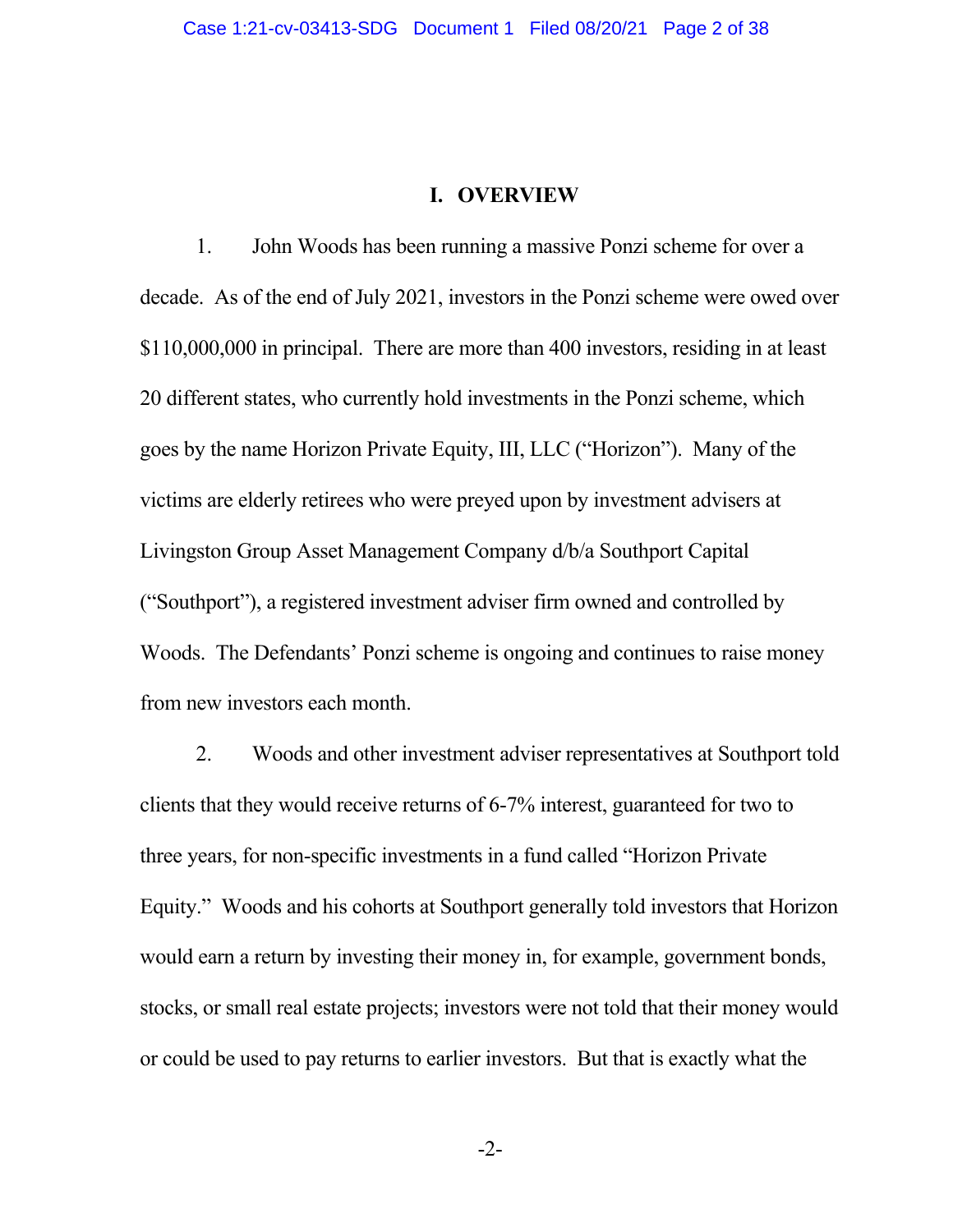Defendants did—they were only able to pay the guaranteed returns to existing investors by raising and using new investor money. Horizon has not earned any significant profits from legitimate investments; instead a very large percentage of purported "returns" to earlier investors were simply paid out of new investor money.

3. The assets owned by Woods and the entities under his control, including Southport and Horizon, are worth far too little for there to be any realistic prospect that the Ponzi scheme will be able to pay back existing investors their principal, let alone the promised returns. Investors trusted Woods and the Southport investment advisers working at his direction, and they stand to lose significant portions of their retirement savings when the Ponzi scheme inevitably collapses. The longer the scheme continues, the larger the losses will be for those left holding the bag.

4. Defendant Southport, which is registered with the SEC as Livingston Group Asset Management Company, Inc., has more than \$824,000,000 in client assets under management. As the President and majority owner of the firm, Woods has extensively used Southport's offices and employees to carry out his Ponzi scheme. Given his fraudulent conduct, and Southport's role in the fraud,

-3-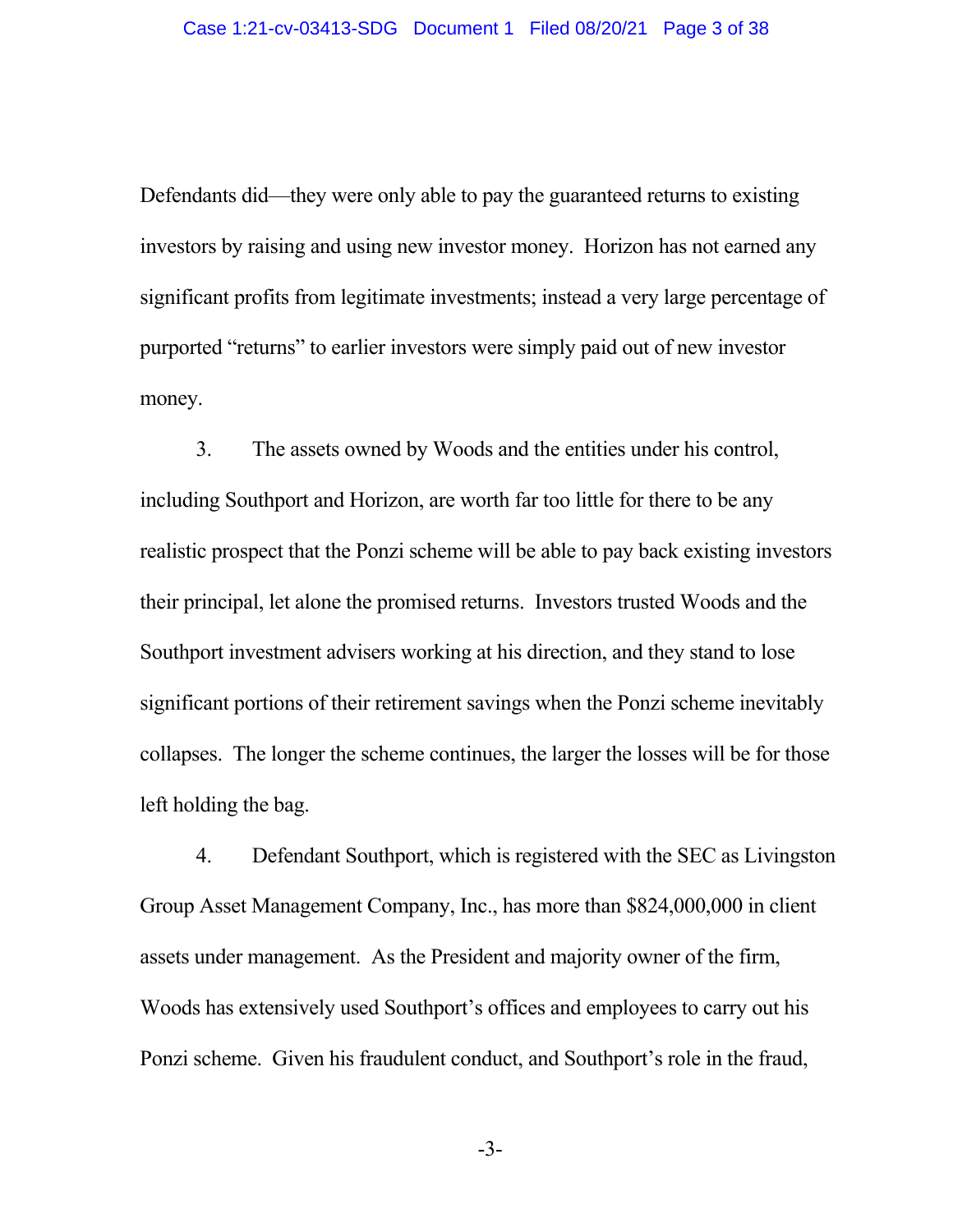Woods cannot be allowed to remain in charge of a firm with such a significant sum of client assets under management.

5. Horizon is an entity that Woods used strictly for the purpose of raising money from investors in the Ponzi scheme. Horizon has no offices or employees of its own; all of its activities have been conducted by Woods and Southport employees. At all times relevant to this case, Woods had actual control over Horizon's assets and operations, and ultimate control over the use and disposition of investor funds. Because the scheme has been going on for so long, and because Woods, Southport, and Horizon did not use any of the typical recordkeeping practices one would expect from a legitimate investment fund, millions of dollars' worth of investor funds are currently unaccounted for.

6. Emergency relief is important in this case. Woods and Horizon, through Southport's investment advisers, raised in excess of \$600,000 per month in new investments during the most recent months for which the Commission has been able to obtain bank records. The Commission believes that additional victims are being defrauded on a daily basis. Given the scope and duration of this Ponzi scheme, an asset freeze and a receiver are necessary to gather, preserve and

-4-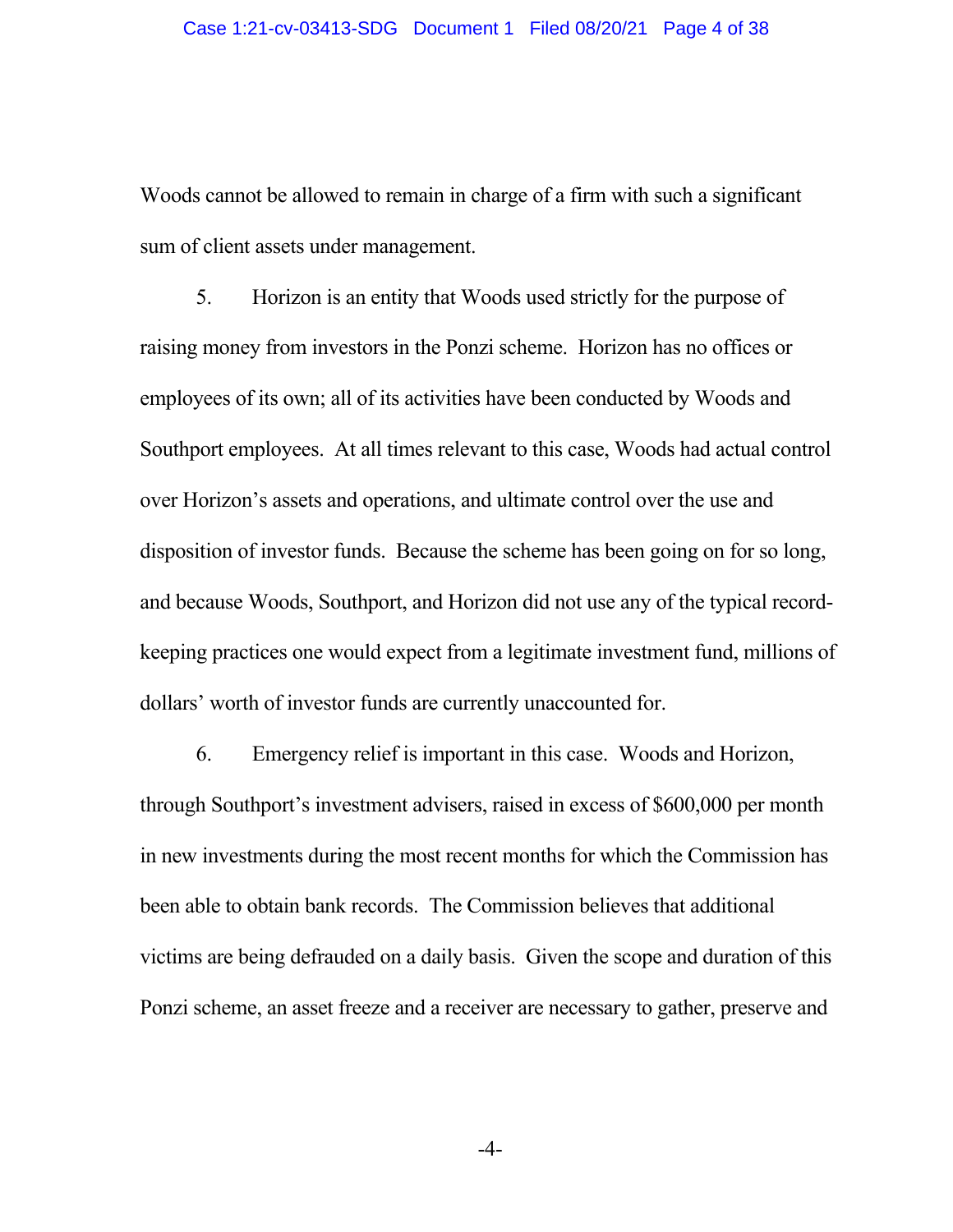protect whatever assets still exist for the benefit of the victims of the Defendants' Ponzi scheme.

#### **II. VIOLATIONS**

7. The Defendants have engaged in acts or practices, or aided and abetted, and, unless restrained and enjoined by this Court, will continue to engage in acts and practices that constitute and will constitute or will aid, abet and cause violations of Sections  $17(a)(1)$ ,  $17(a)(2)$ , and  $17(a)(3)$  of the Securities Act of 1933 ("Securities Act") [15 U.S.C. §§ 77q(a)(1), 77q(a)(2), and  $77q(a)(3)$ ].

8. The Defendants have engaged in acts or practices, or aided and abetted, and, unless restrained and enjoined by this Court, will continue to engage in acts and practices that constitute and will constitute, or will aid, abet and cause violations of Section 10(b) of the Securities Exchange Act of 1934 ("Exchange Act") [15 U.S.C.  $\S$  78 $i(b)$ ] and subsections (a), (b), and (c) of Rule 10b-5 thereunder [17 C.F.R. § 240.10b-5(a), (b), and (c)].

9. The Defendants have engaged in acts or practices, or aided and abetted, and, unless restrained and enjoined by this Court, will continue to engage in acts and practices that constitute and will constitute or will aid, abet

-5-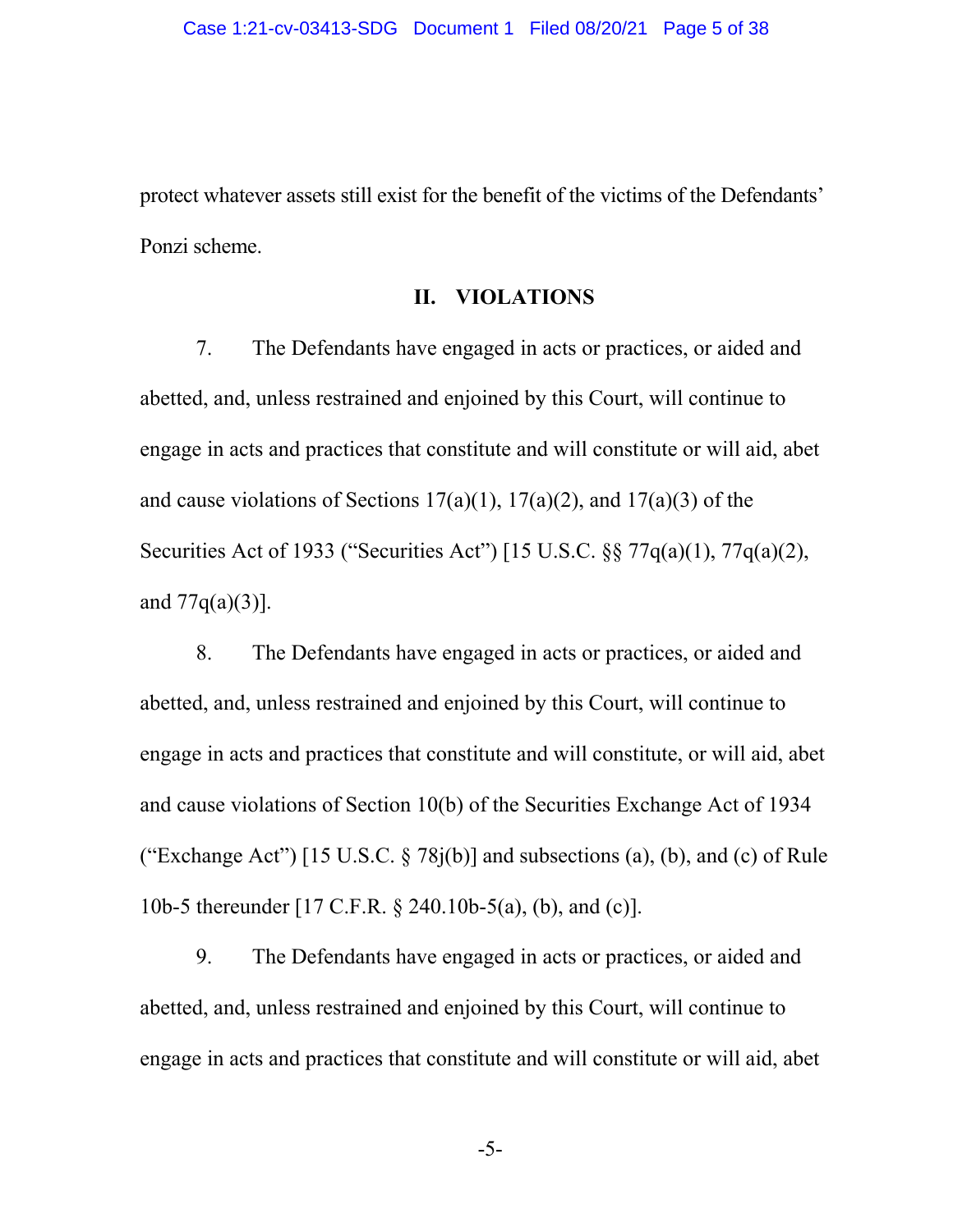and cause violations of Sections 206(1), 206(2) and 206(4) of the Investment Advisers Act of 1940 ("Advisers Act") [15 U.S.C. §§ 80b-6(1), 80b-6(2), 80b-6(4)] and Rule 206(4)-8 thereunder [17 C.F.R. § 206(4)-8].

### **III. JURISDICTION AND VENUE**

10. The Commission brings this action pursuant to Sections 20 and 22 of the Securities Act [15 U.S.C. §§ 77t and 77v]; Sections 21(d) and 21(e) of the Exchange Act [15 U.S.C. §§ 78u(d) and 78u(e)]; and Sections 209 and 214 of the Advisers Act [15 U.S.C. §§ 80b-9 and 80b-14] to enjoin Defendants from engaging in the transactions, acts, practices, and courses of business alleged in this complaint, and transactions, acts, practices, and courses of business of similar purport and object, for disgorgement plus prejudgment interest, for civil penalties, and for other equitable relief.

11. This Court has jurisdiction over this action pursuant to Section 22 of the Securities Act [15 U.S.C. § 77v]; Sections 21(d), 21(e), and 27 of the Exchange Act [15 U.S.C. §§ 78u(d), 78u(e), and 78aa]; Section 214 of the Advisers Act [15 U.S.C. § 80b-14(a)], and 28 U.S.C. § 1331.

-6-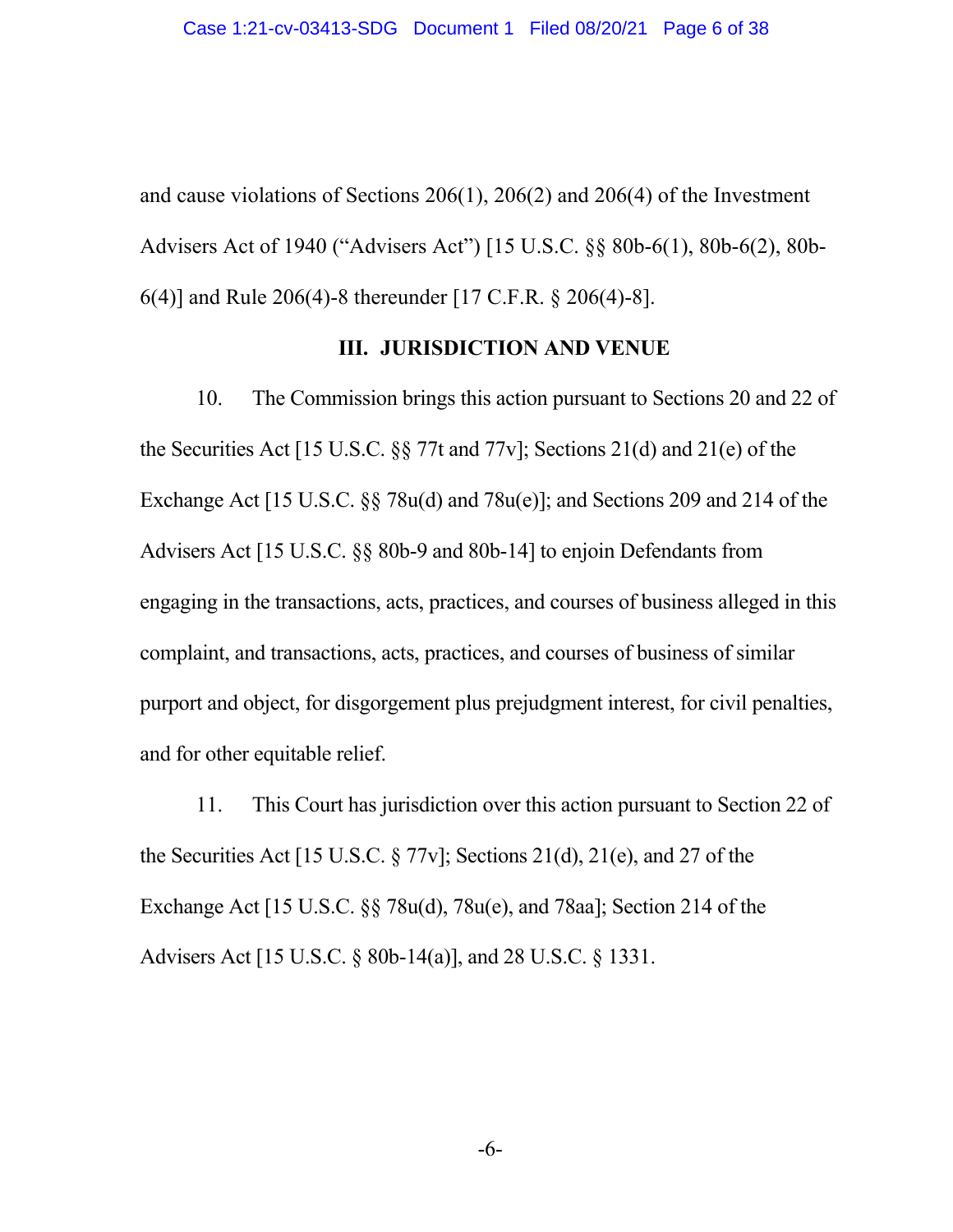12. Defendants, directly and indirectly, made use of the mails, and the means and instrumentalities of interstate commerce in connection with the transactions, acts, practices, and courses of business alleged in this complaint.

13. Certain of the transactions, acts, practices, and courses of business constituting violations of the Securities Act, the Exchange Act and the Advisers Act occurred in the Northern District of Georgia. In addition, defendant Woods resides in this judicial district, defendant Southport maintains an office located in this judicial district, defendant Horizon's principal place of business is located in this judicial district, and certain investors in Horizon reside in this judicial district.

14. Defendants, unless restrained and enjoined by this Court, will continue to engage in the transactions, acts, practices, and courses of business alleged in this complaint, and in transactions, acts, practices, and courses of business of similar purport and object.

#### **IV. THE DEFENDANTS**

15. **John J. Woods**, age 56, is a resident of Marietta, Georgia. Woods has been the majority owner and in control of the operations of Livingston, which does business as Southport, since approximately 2008. From 2008 to

-7-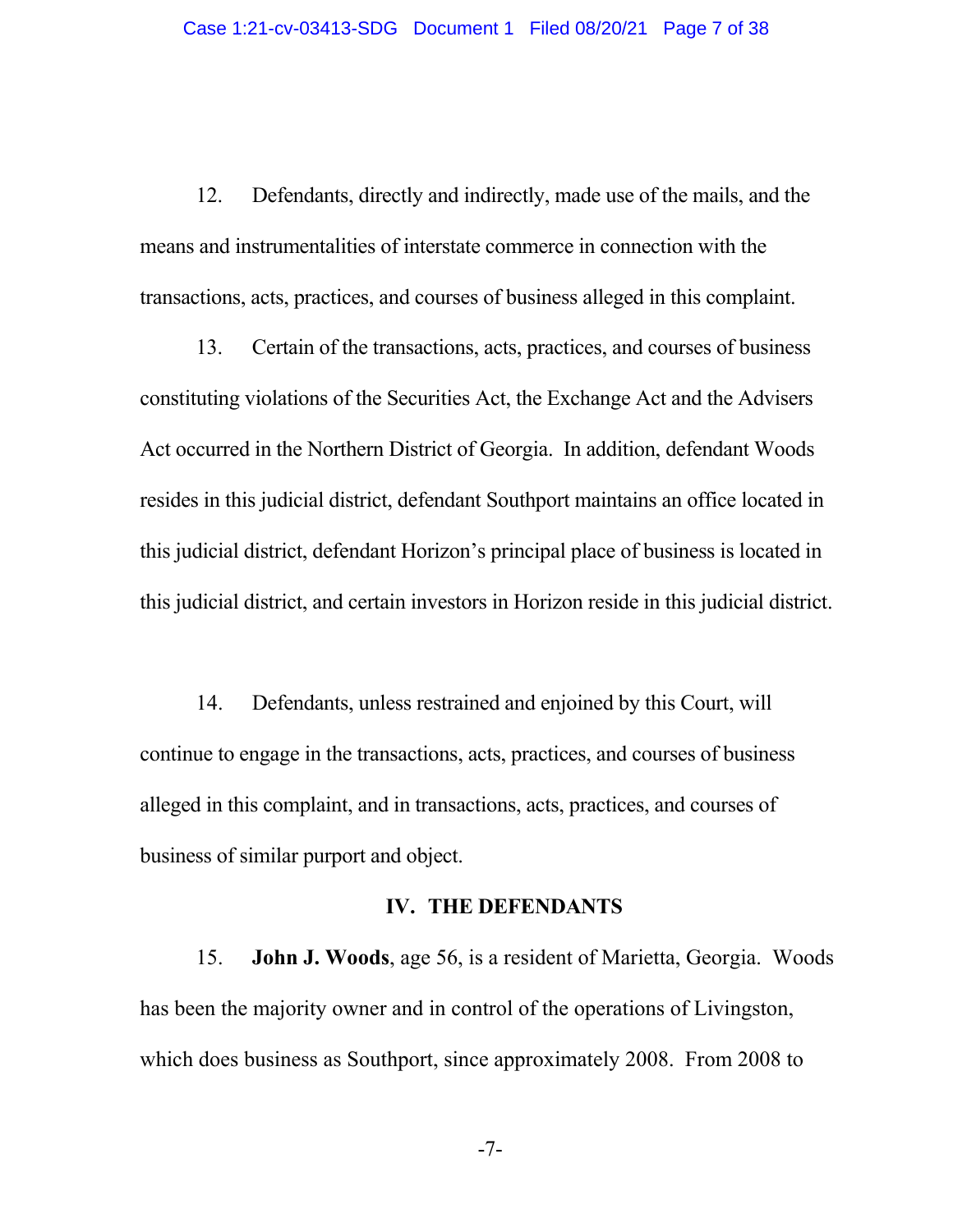2018, Woods concealed his ownership of and control over Southport because, during that time, he was a registered representative at an institutional, duallyregistered broker dealer and investment adviser firm ("the Institutional Investment Adviser") that was unaware of his involvement with Southport. Woods has been in the securities industry since at least 1989, and he has passed the Series 7, Series 63 and Series 65 securities licensing examinations.

16. **Livingston Group Asset Management Company, Inc. d/b/a Southport Capital ("Southport")** is a Delaware corporation with its principal place of business in Chattanooga, Tennessee. Southport is an SEC-registered investment adviser with reported assets under management of \$824 million. John Woods is the President and majority owner of Southport.

17. **Horizon Private Equity, III, LLC ("Horizon")** is a Georgia limited liability company with its principal place of business in Atlanta, Georgia that was formed in 2007 with John Woods as the company's registered agent. Horizon, which is not registered with the Commission, is the vehicle through which the Ponzi scheme has raised more than \$100 million from investors. Woods is an authorized signatory on the bank accounts of Horizon into which

-8-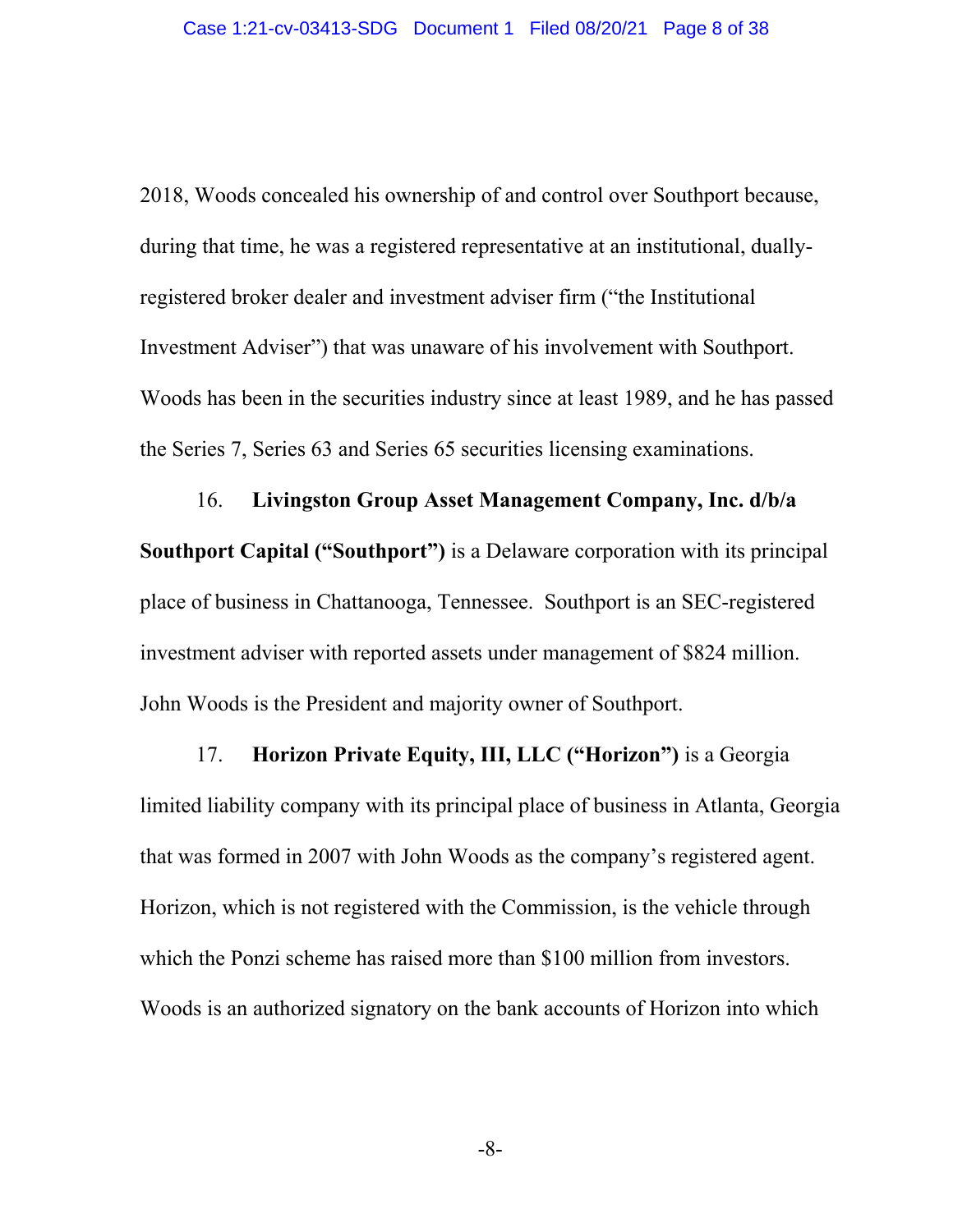investor funds were deposited, and he ultimately controlled the use and disposition of those funds.

#### **V. THE FRAUDULENT SCHEME**

#### *A. John Woods Buys Southport in 2008 and Starts a Ponzi Scheme.*

18. In 2008, Woods was a registered investment adviser representative of the Institutional Investment Adviser. He was also a registered representative of the broker-dealer business of the Institutional Investment Adviser, which held dual broker dealer and investment adviser registrations with the Commission. As part of his employment with the Institutional Investment Adviser, Woods was required to disclose any outside business activities in which he was engaged. The rules requiring disclosure of outside business activities are designed to, among other things, protect investors from conflicts of interest and to allow firms to monitor and detect any inappropriate activity that could adversely affect their customers.

19. By at least 2008, Woods was soliciting investments for Horizon, which was nominally controlled by Woods's accountant (the "Accountant") at that point in time. As of July 2021, Horizon is still making interest payments to several investors who first put money in the scheme in 2008. The Accountant's

-9-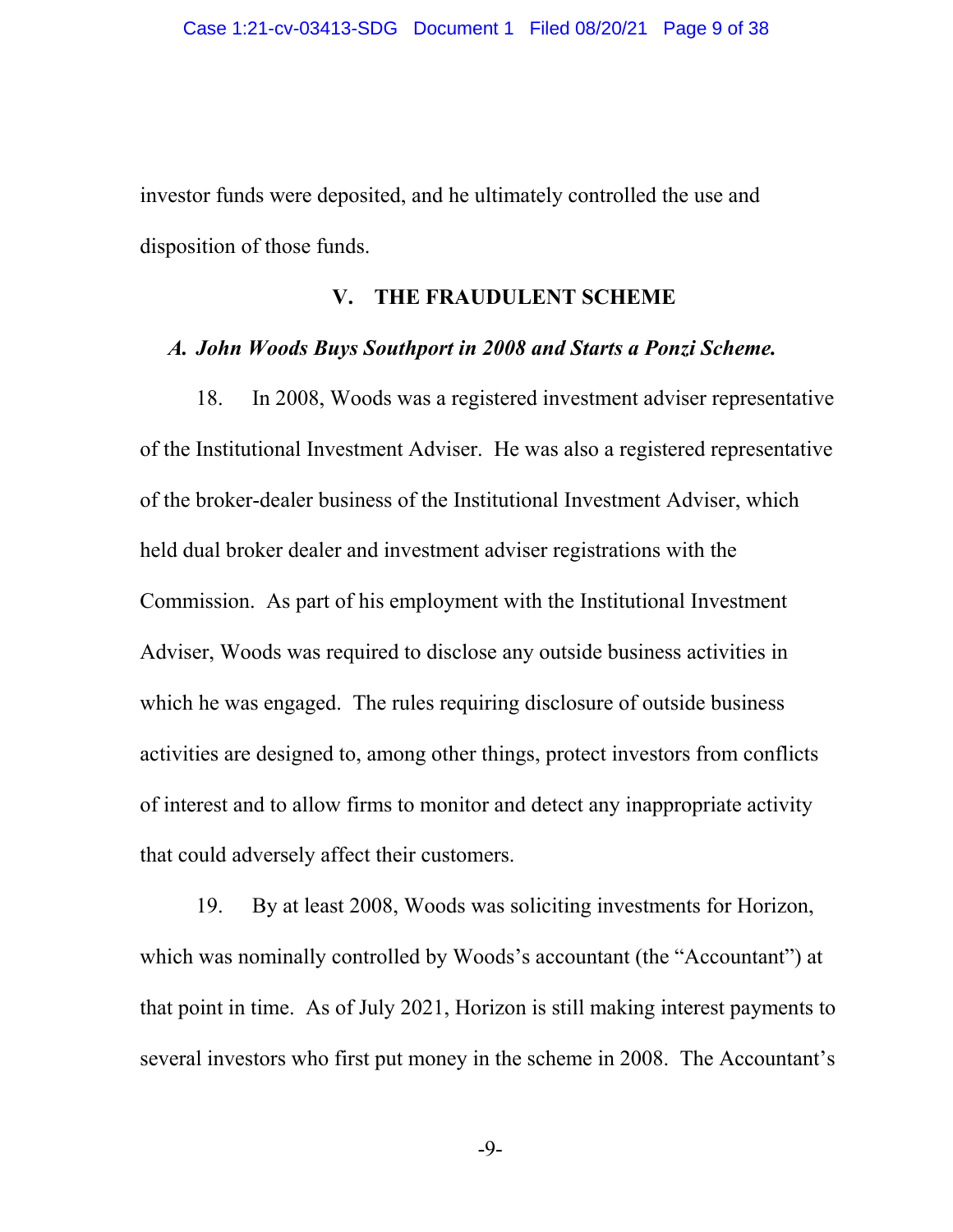involvement appears to have been a sham to avoid detection of Woods's undisclosed outside business activities by the Institutional Investment Adviser and the SEC.

20. When soliciting investments, Woods told investors that the investment was very safe, would pay a fixed rate of return, and that investors could get their principal back without penalty subject to a 30- or 90-day waiting period.

21. In 2008, Woods also purchased Southport, an SEC-registered investment adviser, from its owners, a wealthy family in Chattanooga, Tennessee. Woods did not disclose his ownership of Southport to the Institutional Investment Adviser at that time, nor did he disclose any interest in or relationship with Horizon. It is unclear at this time whether Woods used investor money to purchase Southport.

22. Shortly after Woods purchased Southport, his brother ("the Brother"), who was also a registered investment adviser representative of the Institutional Investment Adviser, left the Institutional Investment Adviser and nominally became in charge of Southport. In fact, Woods was in charge behind the scenes the entire time the Brother was the Chief Investment Manager of

-10-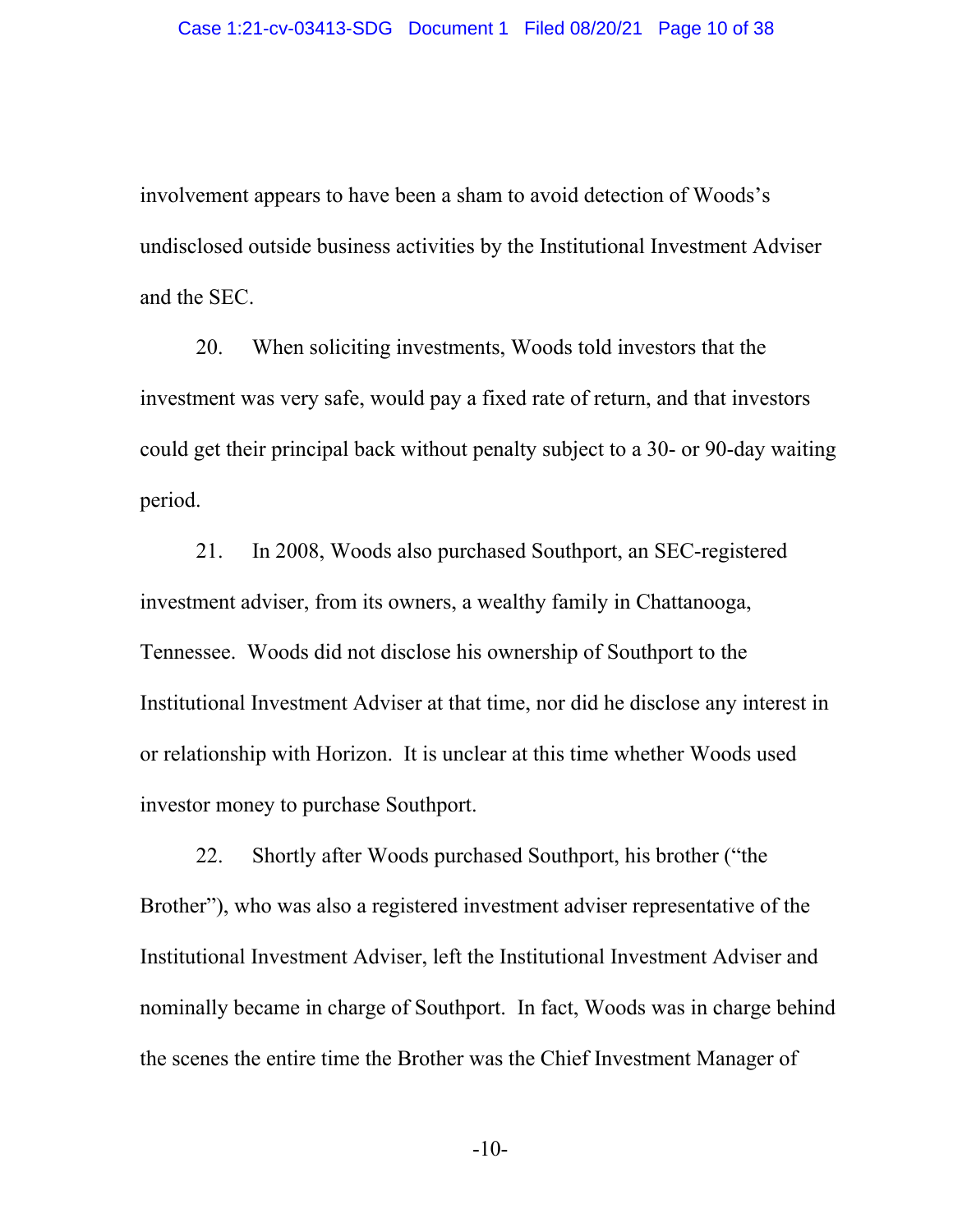Southport. Woods and the Brother continued to solicit investments in Horizon from Southport clients and from customers of the Institutional Investment Adviser the entire time Woods was employed by the Institutional Investment Adviser.

23. Woods told the Institutional Investment Adviser that Southport, through his Brother, had recommended that his customers invest in Horizon, and he disclaimed any financial or other interest in Horizon or Southport when asked. The Brother did, in fact, solicit Southport clients to invest in Horizon, but during the early stages of the Ponzi scheme many investors were referred through the Institutional Investment Adviser.

24. In 2010, Woods's cousin ("the Cousin"), who was also a registered investment adviser representative of the Institutional Investment Adviser, left the Institutional Investment Adviser and went to work for Southport. The Cousin recommended to Southport clients that they invest in Horizon. Like Woods, the Cousin told investors that the investment was very safe, would pay a guaranteed rate of return, and that clients could get their principal back without penalty. In later years, the Cousin would act as the de facto sales

-11-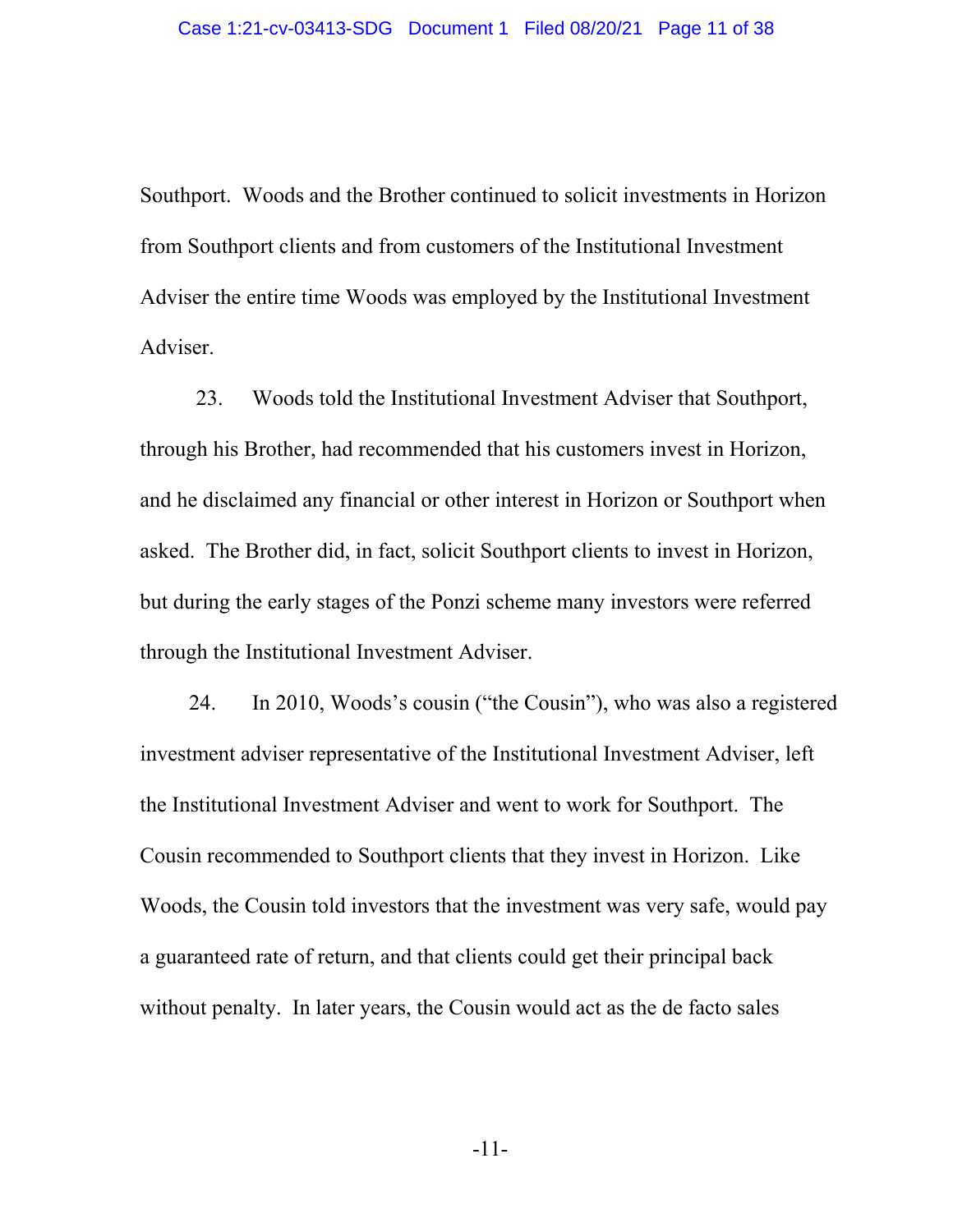manager for Horizon, and he received hundreds of thousands of dollars per year in compensation from Horizon.

25. In 2016, the Institutional Investment Adviser became concerned that Woods was involved in an undisclosed outside business activity, as described in more detail below, and it ultimately asked Woods to resign.

26. Woods began working full time at Southport, but he did not disclose to the SEC his involvement as a Southport owner and CEO until approximately December 2018. Woods also did not disclose his affiliation with Horizon to the SEC, and in fact, as alleged in more detail below, he actively took steps to conceal the existence, ownership and activities of Horizon from the Commission.

## *B. Woods and Other Southport Advisers Make Material Misrepresentations to Horizon Investors.*

27. Most investors were not given any written materials setting forth the terms of their Horizon investments. Instead, they relied on oral descriptions of the investment provided by Woods, the Brother, the Cousin and other Southport investment advisers.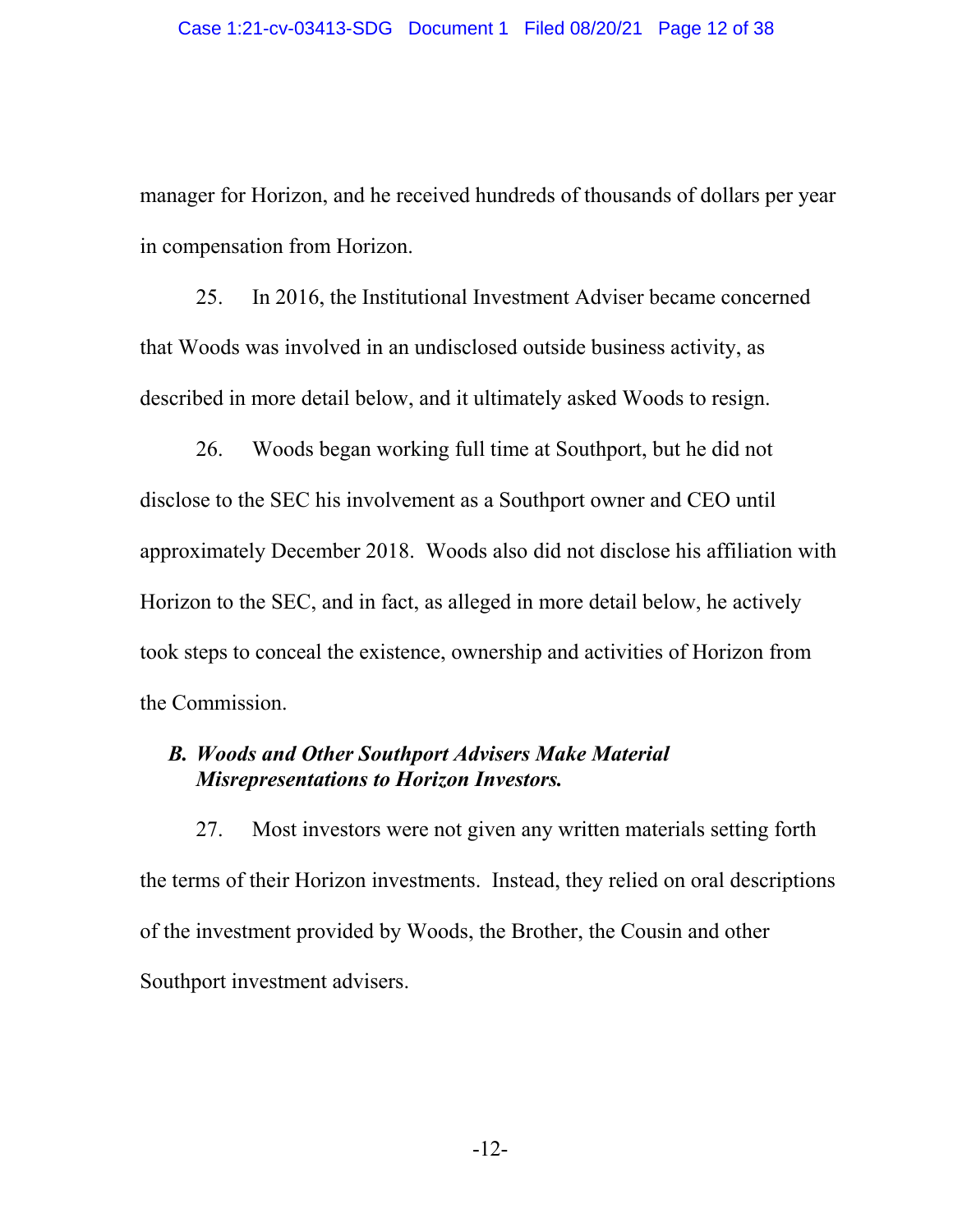28. Because of the large number of investors, the length of time during which the Ponzi scheme has operated, and the lack of written disclosures to investors, the Commission doubts that it has identified every misrepresentation made to investors. Nevertheless, at a minimum, each of the following material misrepresentations was made to at least one investor by Woods or another investment adviser at Southport:

- a. That returns to Horizon investors would be paid from profits of Horizon's investments;
- b. That Horizon investments had a guaranteed rate of return;
- c. That Horizon investments carried little risk and were extremely safe and conservative;
- d. That there was no possibility of losing the principal investment in Horizon;
- e. That Southport employees would not receive compensation for recommending Horizon investments;
- f. That Horizon was not affiliated with Southport;
- g. That the Horizon investment was an annuity;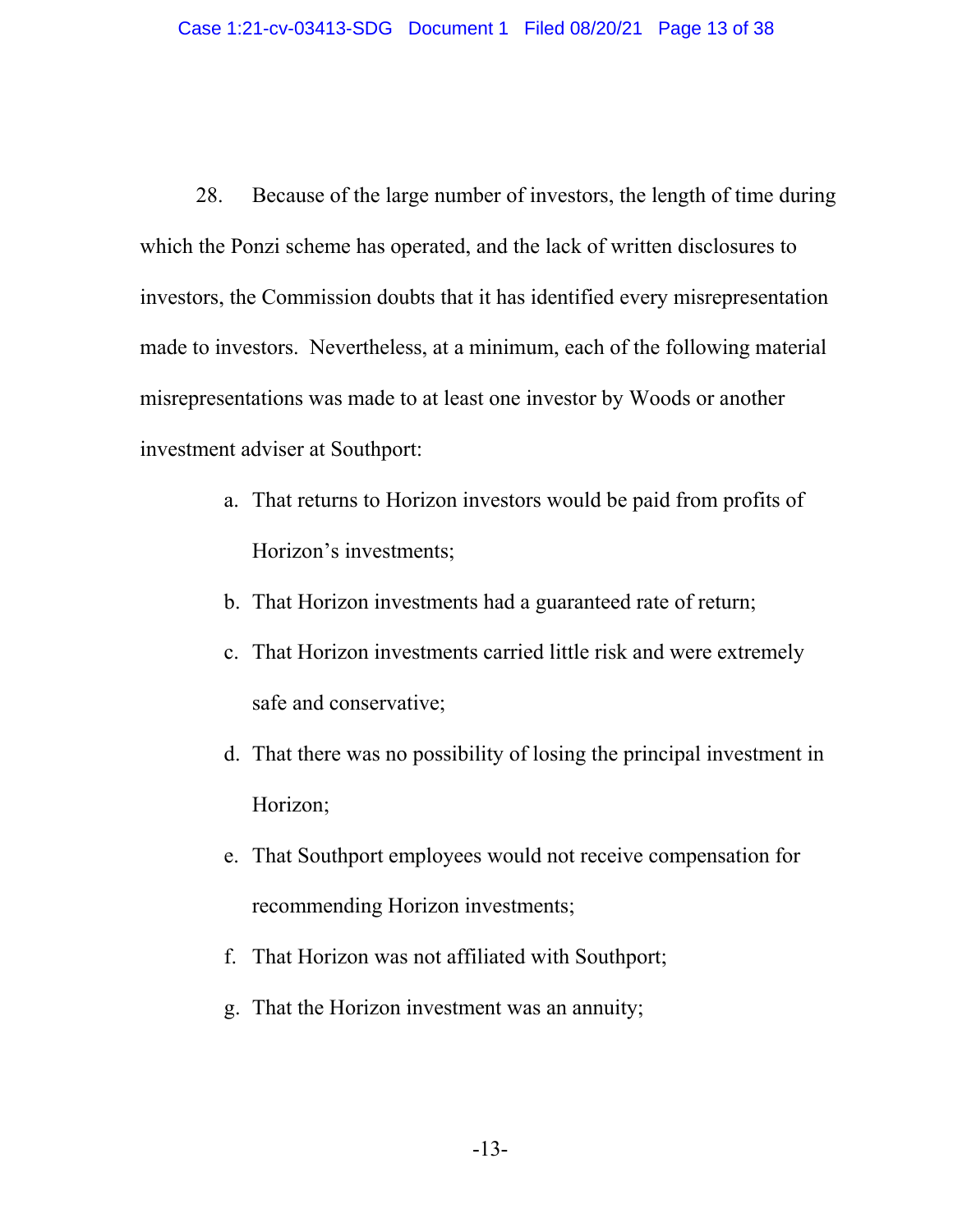- h. That there were no fees or costs associated with the Horizon investment;
- i. That Horizon would use the proceeds of investments to purchase government bonds that would be held to maturity;
- j. That Horizon would use the proceeds of investments to purchase collateralized mortgage obligations;
- k. That the risk of loss of a Horizon investment was minimal because Horizon had a very diversified investment portfolio; and
- l. That the Horizon investment was sponsored or offered by the Institutional Investment Adviser.
- 29. Each of the statements set forth above is false and misleading.

30. Woods and the other investment advisers at Southport did not tell investors in Horizon—most if not all of whom were clients to whom they owed a fiduciary duty—that investor funds would or could be used to make payments to earlier investors, either for the payment of interest or for the return of principal.

## *C. Southport Induces Clients to Participate in the Ponzi Scheme.*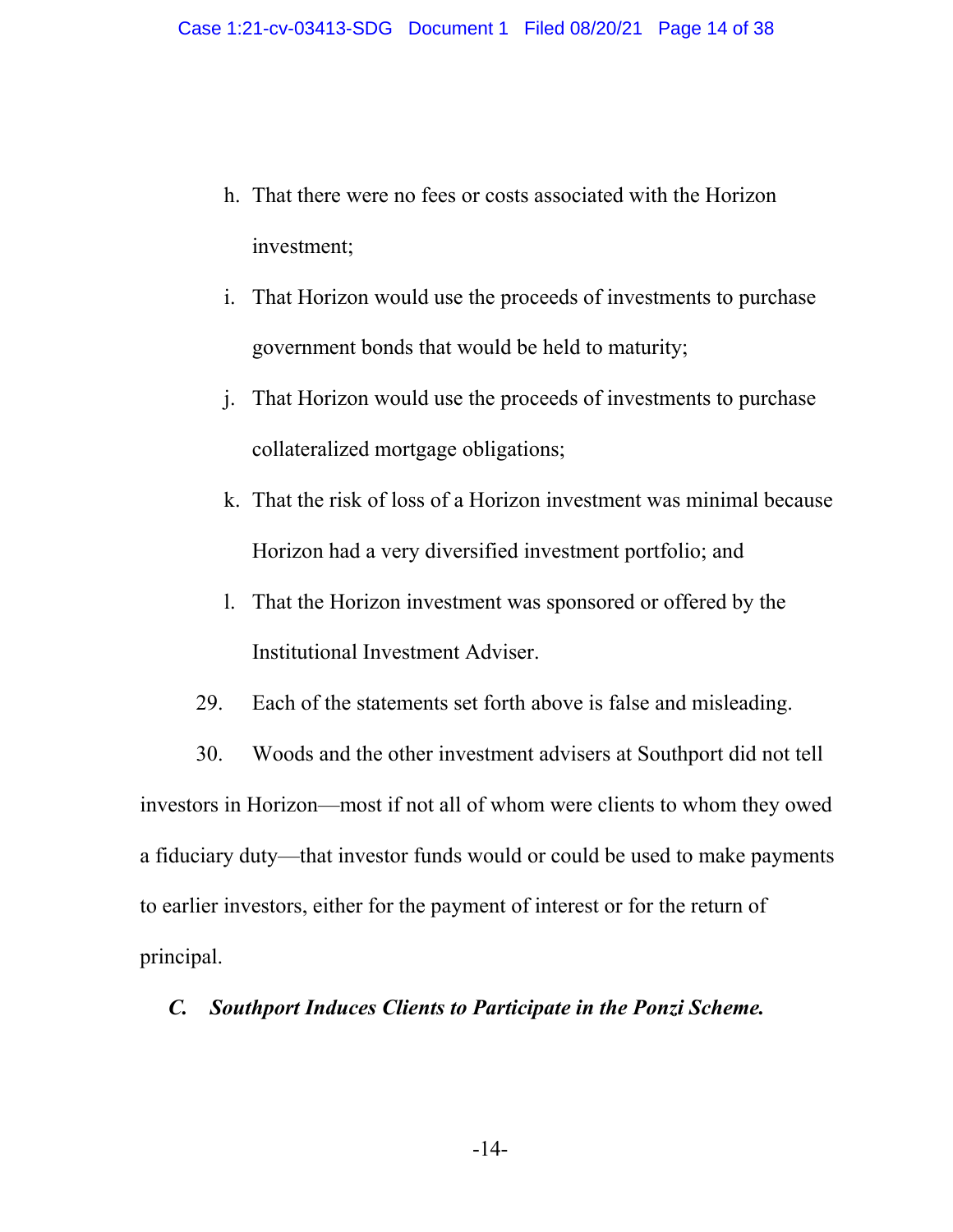31. As President and majority owner of Southport, Woods used Southport as a vehicle to find investors to funnel to his Ponzi scheme. The Brother and the Cousin were heavily involved in recruiting investors for Horizon while they were employed by and minority owners of Southport. In fact, of the four individuals listed as owners of Southport on its annual disclosure, only one of them (who owns approximately 11% of Southport) may not have been involved in Southport's facilitation of the Horizon Ponzi scheme.

32. As a registered investment adviser, Southport and its individual employees owed their clients a fiduciary duty to act in their clients' best interest and to disclose any conflicts of interest to their clients.

33. Woods and Southport's investment advisers cultivated relationships of trust with Southport's clients. Many Horizon investors had long-standing relationships with their individual adviser before being pitched the Horizon investment. These investors felt comfortable investing in Horizon in large part because of the trust they placed in their individual investment advisers at Southport.

34. Southport's advisers often convinced their clients to sell or redeem existing investments, and to invest the proceeds in Southport. For instance,

-15-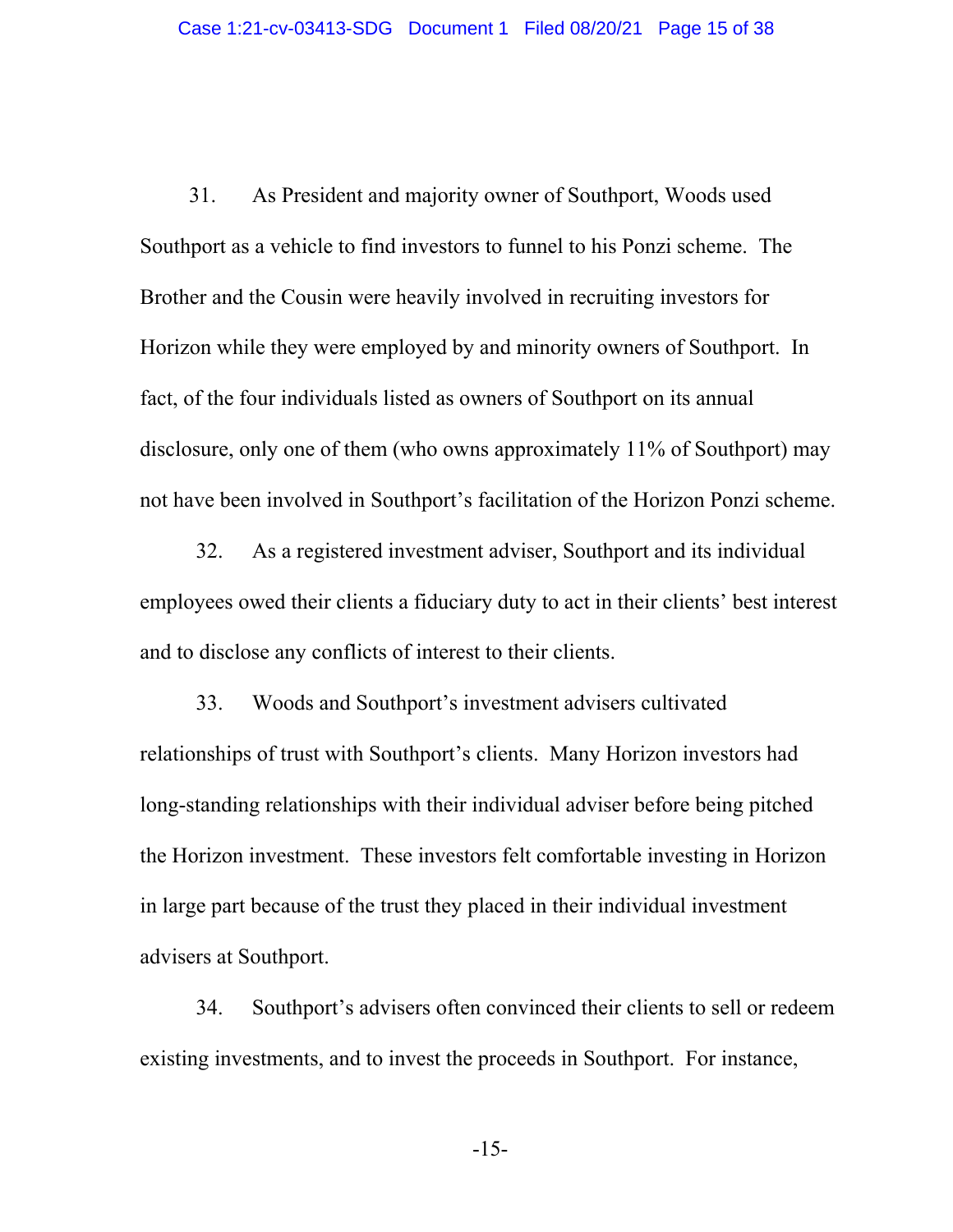numerous investors were encouraged to terminate annuities early and to invest the proceeds in Horizon. As an inducement to several such investors, Southport advisers promised that Southport or Horizon would pay for any early redemption penalties on behalf of the investor.

35. The individual advisers who convinced their clients to invest in Horizon received significant compensation from Horizon in addition to their normal Southport compensation. For instance, the Cousin received nearly \$600,000 from Horizon between January 1, 2019 and May 28, 2021, and another Southport investment adviser representative received more than \$400,000 from Horizon during that same period.

36. Since at least 2015, Southport administrative employees assisted Horizon investors with setting up accounts at an independent custodial trust company (the "Trust Company") when they wanted to make a Horizon investment. The employees would fill out all of the necessary paperwork, provide the paperwork to the investor for signature, and then assist with the transfer of funds from the investor to the Trust Company. The Trust Company would then send the funds on to Horizon's bank account.

-16-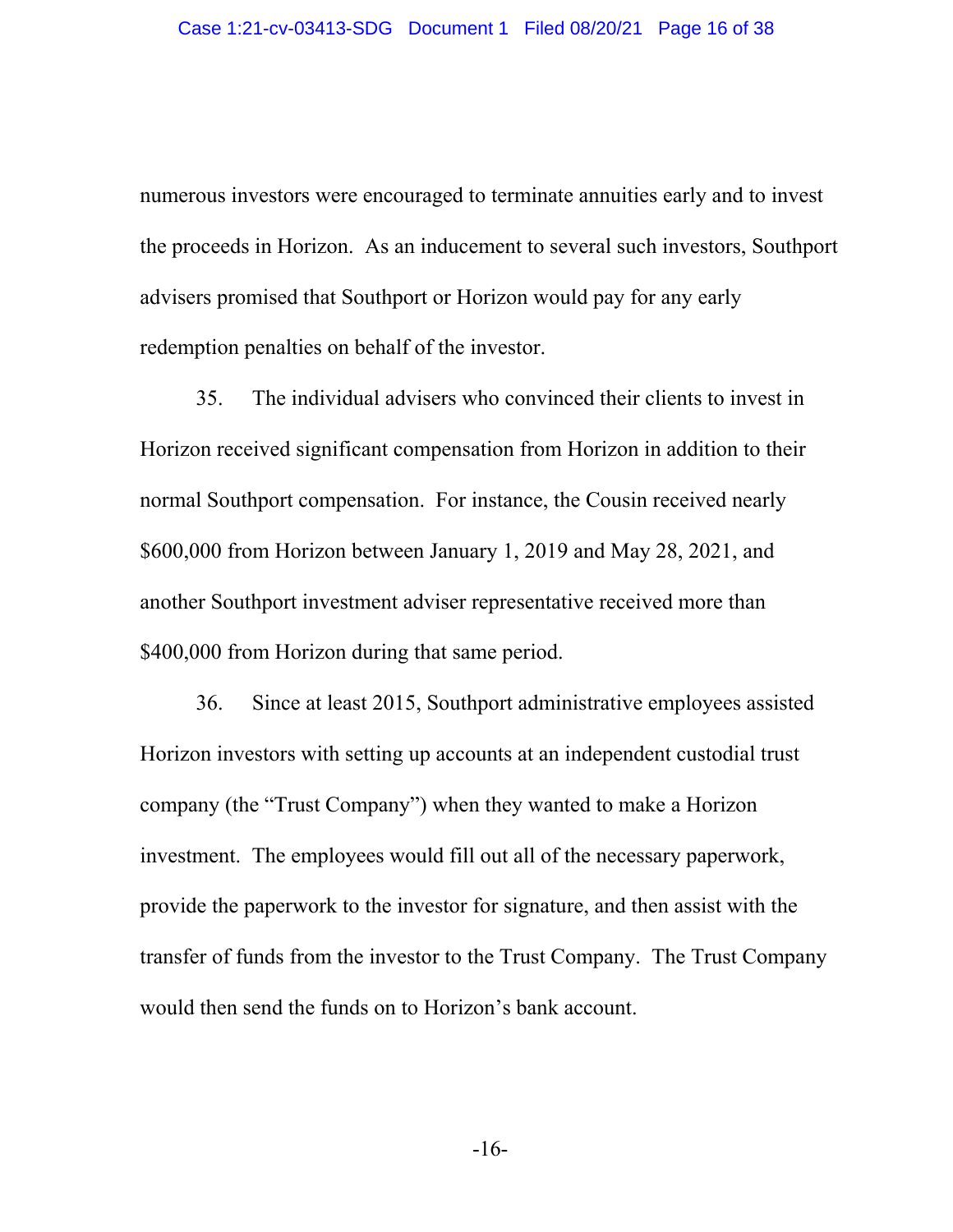37. The Cousin paid all of the fees of the Trust Company on behalf of Southport clients who invested in Horizon, using a credit card in the name of Horizon for which he was an authorized user. Since 2015, those fees have totaled over \$500,000. It is unclear at this point what funds were used to pay the credit card bills.

38. When it first established a relationship with the Trust Company in 2015, Woods and Southport directed the Trust Company to deposit new investor funds to bank accounts in the name of Horizon.

39. Several Southport employees (in addition to Woods, the Brother and the Cousin) directly solicited their Southport clients to make investments in Horizon. Still other Southport employees set up meetings for their clients with the Cousin so that he could pitch the Horizon investment. A number of these Southport employees received compensation directly from Horizon, which was noted as "payroll" in Horizon's bank records.

40. Many Horizon investors were pitched the Horizon investment in person at Southport offices. In other instances, Southport investment advisers went to their clients' homes to pitch the Horizon investment.

-17-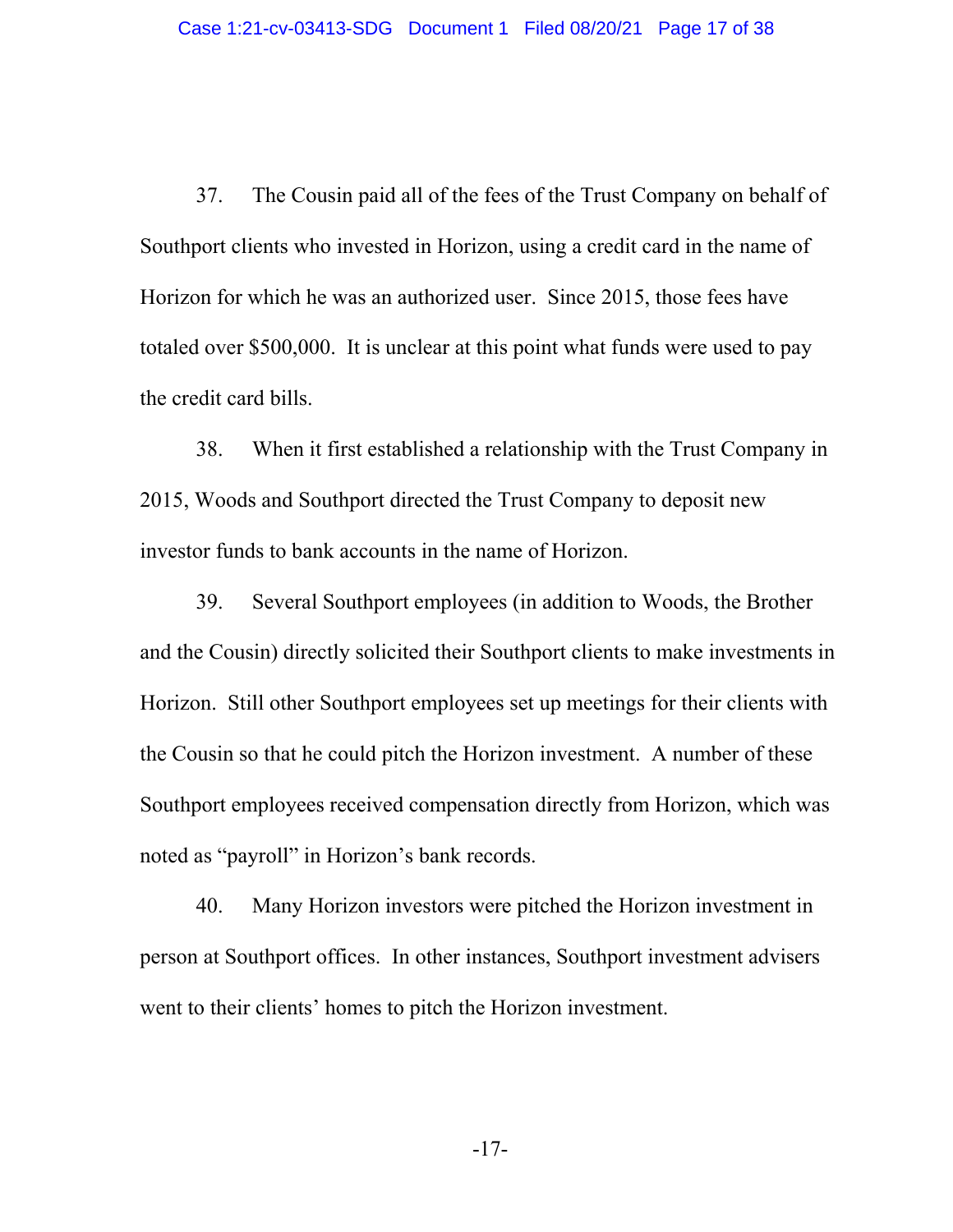41. Monthly statements for Horizon investments were generated and sent to investors by Southport administrative employees.

42. Southport administrative employees kept track of the outstanding liability to Horizon investors and the interest that was due to each investor.

43. Each month, Woods would obtain from Southport administrative personnel spreadsheets showing the amount each Horizon investor was owed in interest. Woods would then email spreadsheets to the Trust Company showing the amount of interest that should be credited to each investor account.

44. Woods also caused bank accounts in the name of Horizon (the same accounts to which new investor funds were deposited by the Trust Company) to transfer lump sums to the Trust Company for deposit into investor accounts, consistent with the instructions in the spreadsheets. Woods would send one wire transfer and one spreadsheet for retirement accounts, and another wire transfer and spreadsheet for non-qualified custodial accounts.

45. Substantial portions of the funds that Woods caused to be transferred to make interest payments to Horizon investors came from new investor money.

### *D. The Ponzi Scheme is Massive and Ongoing.*

-18-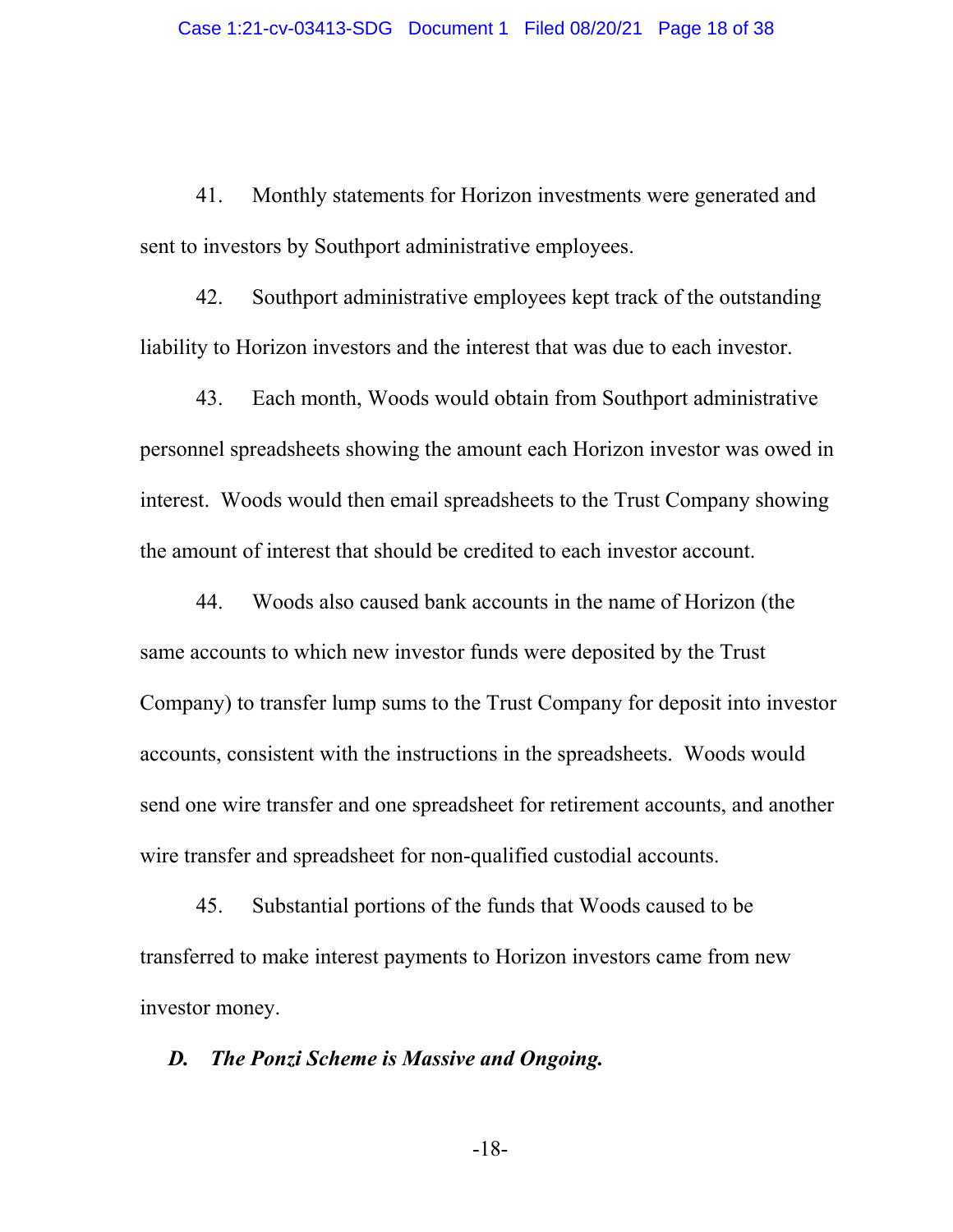46. Because of the length of time Woods has been running the Ponzi scheme, the Commission has not yet fully determined the scope of the fraud. Nevertheless, the Commission has analyzed in detail investments and transactions from January 1, 2019, through the present. Those analyses show that the Ponzi scheme is massive and ongoing.

47. Between January 1, 2019, and the present, Horizon used accounts at Bank of America and IBERIABANK (the "Horizon Accounts") to receive money from and send money to Horizon investors. As of January 1, 2019, the Horizon accounts had a combined balance of approximately \$47,777.

48. From January 1, 2019 to May 28, 2021, Horizon received approximately \$49 million in deposits in the Horizon Accounts. Of that amount, more than \$40 million was deposited by the Trust Company and represented new investor money. In other words, only approximately \$9 million was deposited in the Horizon Accounts from sources other than investors.

49. During that same period, Horizon withdrew or transferred approximately \$48 million from the Horizon Accounts. Of that amount, more

-19-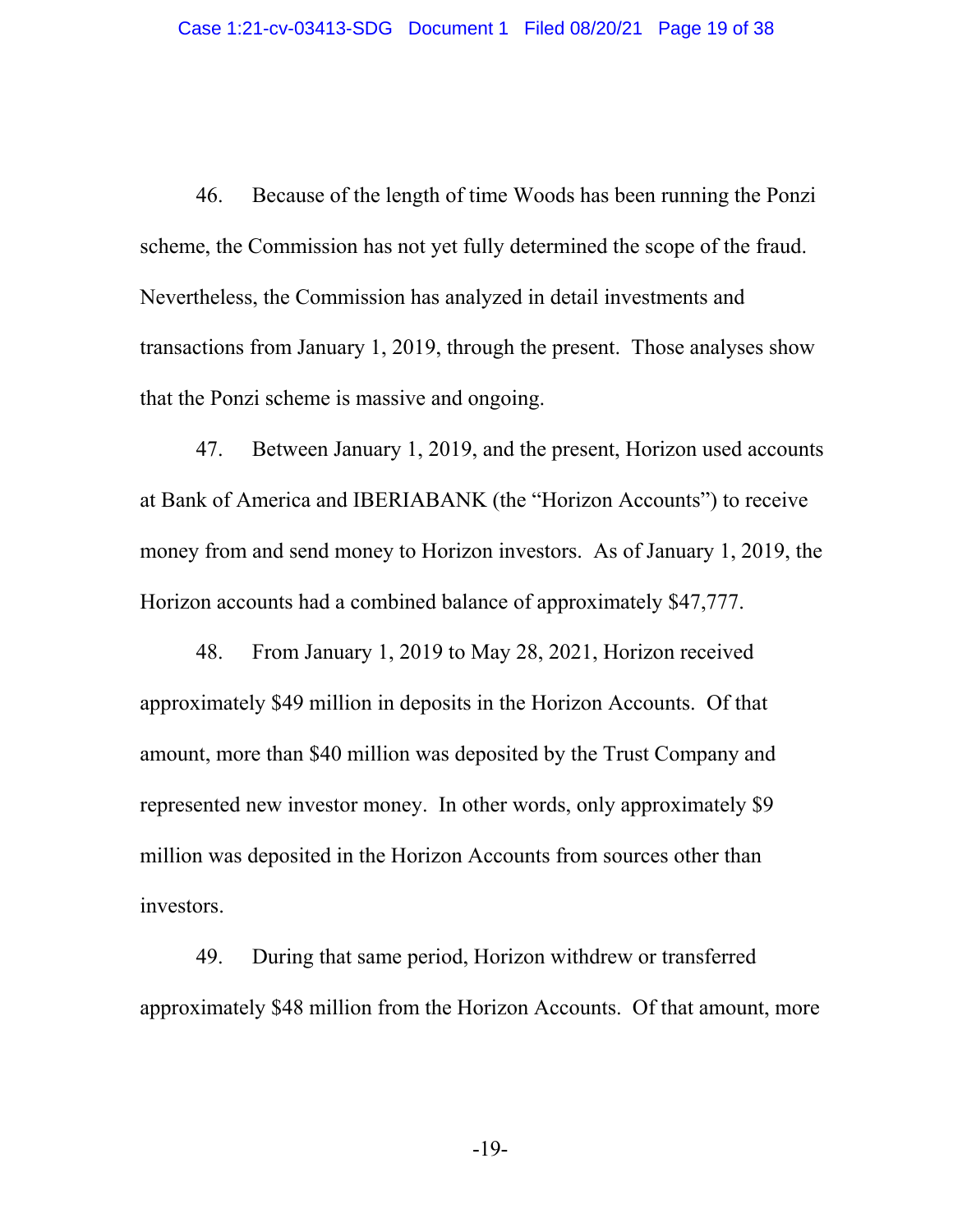than \$21 million was sent to the Trust Company for interest payments and returns of investor capital.

50. Without the \$40 million in new investor money, Horizon would not have had enough money for the \$21 million in interest payments and returns of investor capital that it made during the period from January 1, 2019, through May 28, 2021.

51. Of the deposits that came into the Horizon Accounts from sources other than new investors, very few represented profits from investments. Instead, large sums of money (that largely cancel each other out) flowed to and from various real estate projects in which Woods arranged for Horizon to invest. Several of those large, round-trip transfers represented up-front loans made by Horizon for real estate projects that were repaid once the project obtained traditional financing.

52. The records for the period also reflect millions of dollars in payments sent to and received from an insurance brokerage company of which Woods is the majority owner; nearly \$170,000 in payments for a credit card in John Woods's name; more than \$500,000 of "telephone transfer debits;" and more than \$300,000 of non-descript "checking withdrawals."

-20-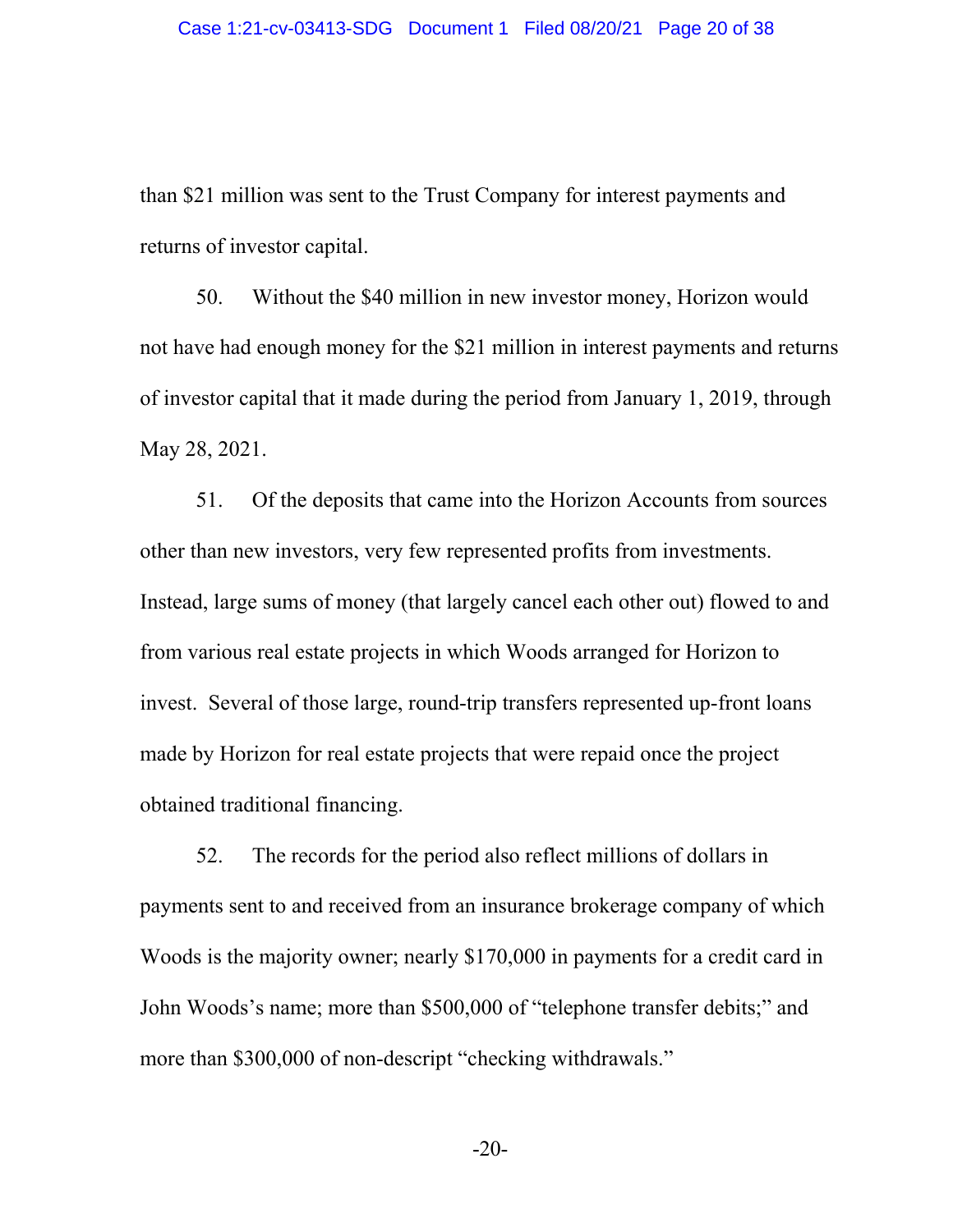53. The pattern described above holds true when looking at specific months—interest and principal payments were necessarily funded with new investor money. For example, on April 1, 2021, Horizon's IBERIABANK account had a balance of \$684,024. That amount includes \$250,000 deposited from an investor on March 31, 2021, \$100,000 deposited from an investor on March 29, 2021, and \$50,000 from two other investors that same day. In other words, at least \$400,000 of the money in Horizon's bank account at the beginning of April 2021 was new investor money.

54. During April 2021, the Trust Company deposited \$1,377,200 in new investor funds in the IBERIABANK account. That amount represents 99% of the funds deposited into the account during that month.

55. Also during the month of April 2021, Horizon transferred \$725,335 from the IBERIABANK account to the Trust Company for payments to existing investors.

56. Without the deposits of new investor money referred to above, Horizon would not have had enough money to make interest payments to investors in April 2021.

-21-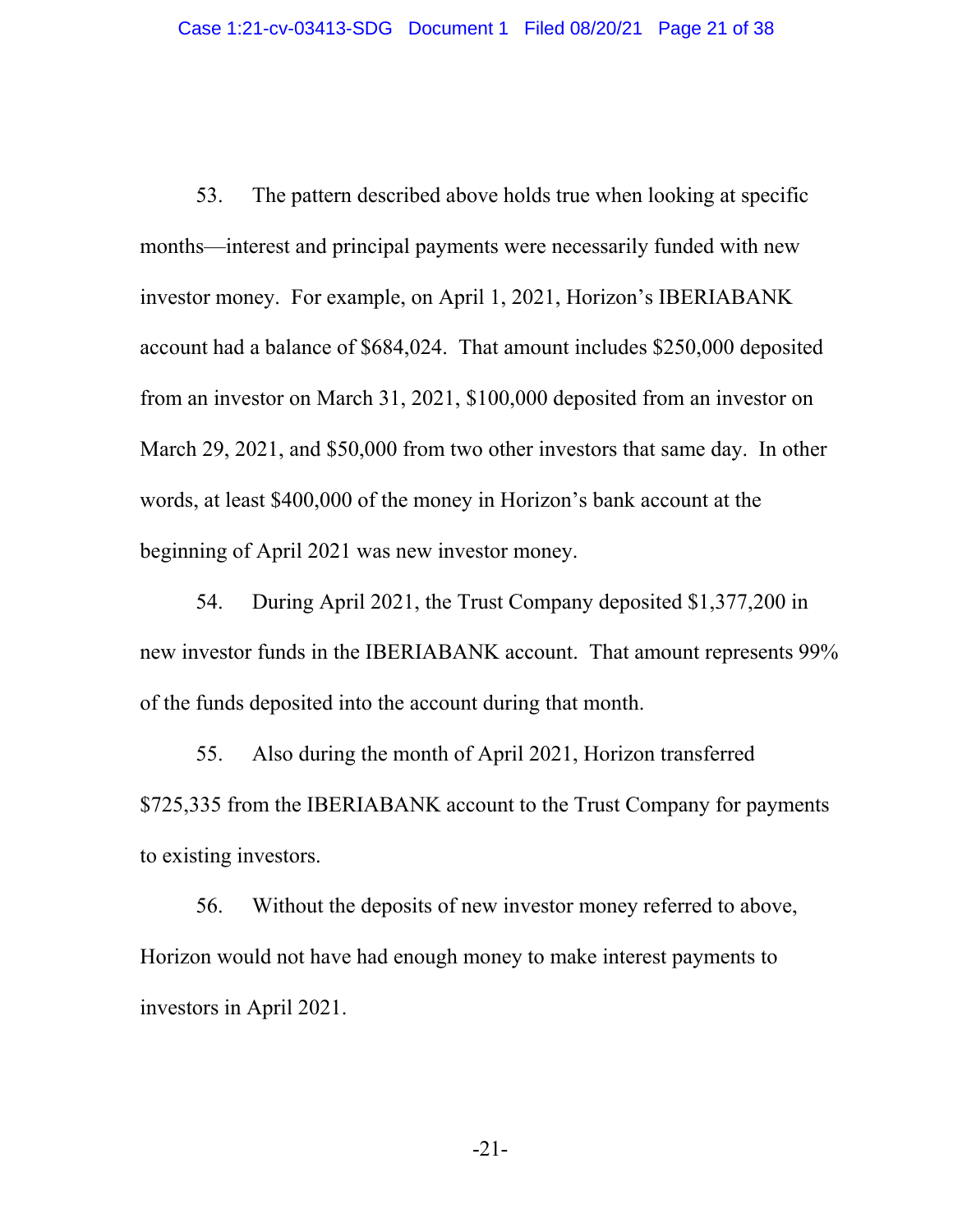57. The Commission staff has spoken with several of the Southport clients who made investments at the end of March or in April 2021, and none of them were told that their investment proceeds would or could be used to make interest payments to existing investors. Moreover, several of those investors said they would not have invested if they thought that their money would be used for that purpose.

58. As of the end of July 2021, Horizon owed investors more than \$110 million in principal. As of May 27, 2021, Horizon owed investors approximately \$109 million, meaning that Horizon's outstanding liability to investors grew by more than \$1 million in just two months. Woods and Southport raised money from new Horizon investors as recently as July 2021. Those investors believe that they can get their money back at any time, with 30 or 90-days' notice.

59. As of the end of July 2021, Horizon had liquid assets worth less than \$16 million. The majority of the other Horizon assets of which the Commission is aware are fractional ownership interests in small real estate projects in various stages of development. The Commission estimates that

-22-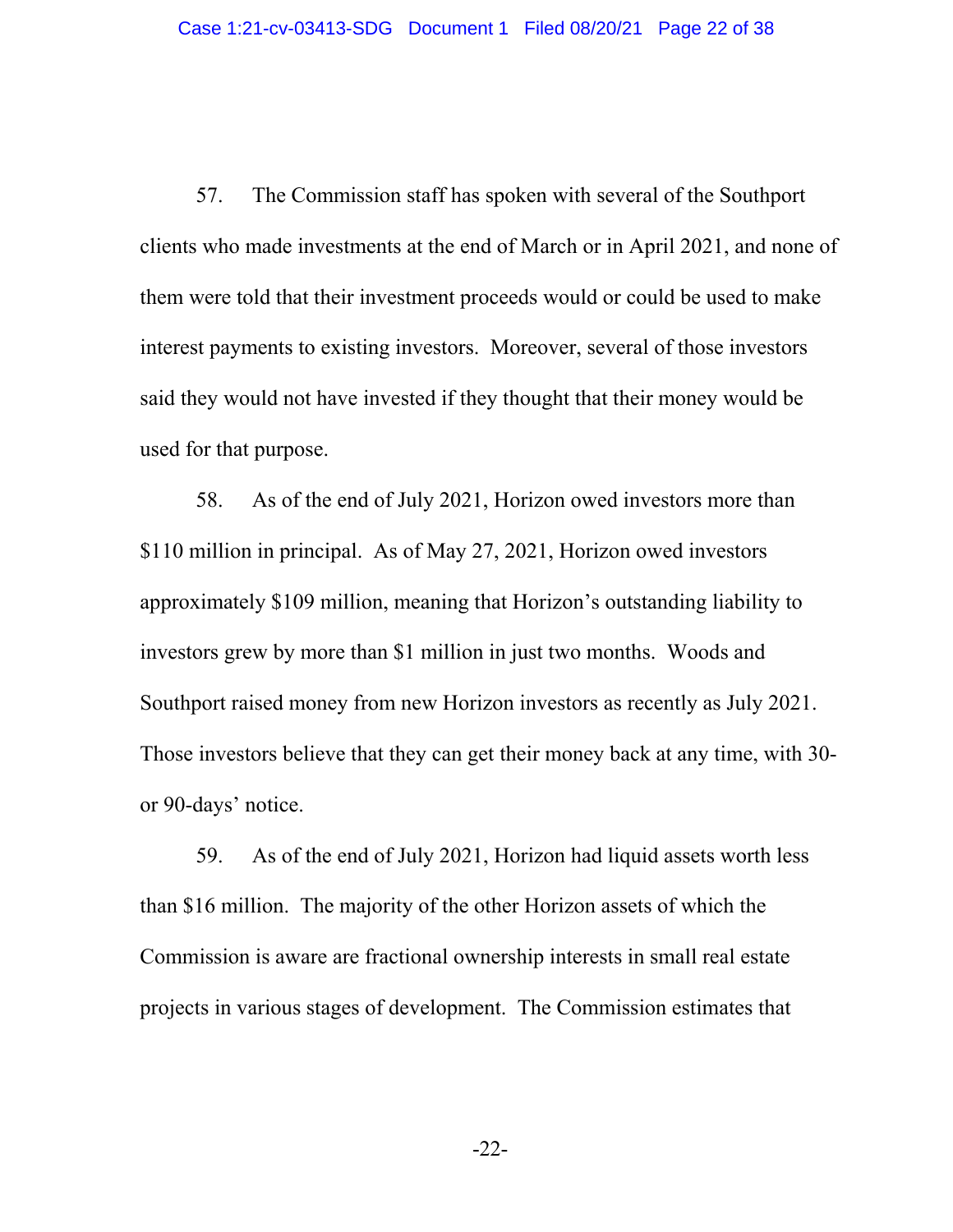Horizon has invested less than \$20 million in those projects, and liquidating them will be complicated, time consuming, and yield uncertain amounts.

#### **VI. WOODS'S EFFORTS TO COVER UP THE SCHEME**

#### *A. Woods Lies to the Institutional Investment Adviser.*

60. In 2014, Southport purchased an investment adviser and insurance brokerage business from its founder (the "Founder"). At the time the sale was negotiated, Woods was still an employee of the Institutional Investment Adviser, but he nevertheless led the negotiations with the Founder. The sale agreement called for an initial down payment, with the remainder of the purchase to be funded in periodic payments pursuant to a promissory note.

61. After the sale of the business, Woods, the Brother and the Cousin recruited the Founder to solicit investments for Horizon.

62. The Founder was skeptical of the Horizon investment opportunity because of the lack of written disclosures typical of what he was familiar with from his experience in the securities industry. The Founder ultimately refused to solicit client investments in Horizon. Around the same time, Southport stopped paying the Founder under the terms of the promissory note, so the Founder filed suit against Southport, Woods and Horizon in two separate

-23-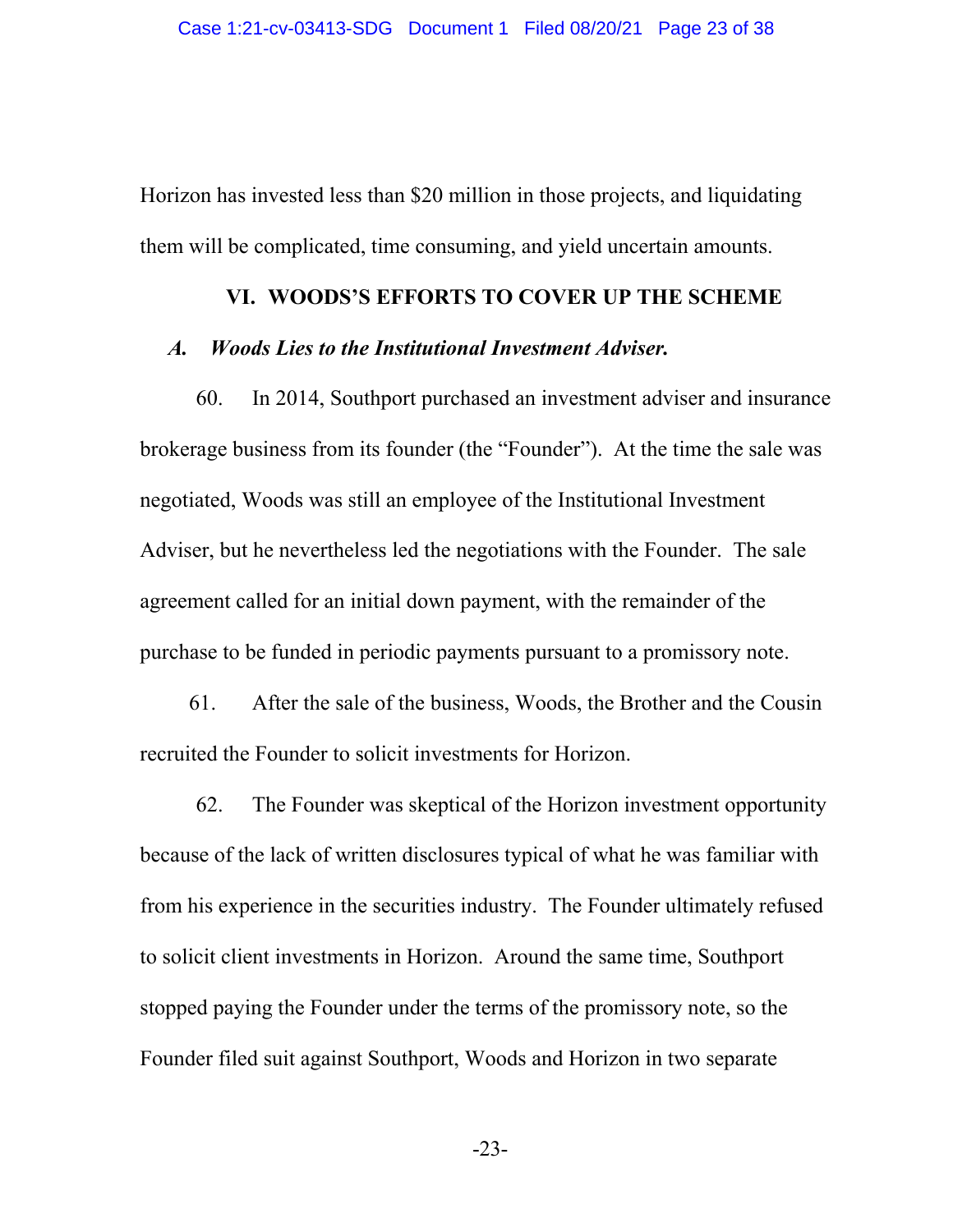lawsuits. Those lawsuits were ultimately settled, and the Founder was paid in full for his business.

63. In or around 2015, in part because of the Founder's lawsuit, the Institutional Investment Adviser became suspicious that Woods was affiliated with Southport or Horizon. A significant number of the Institutional Investment Adviser's customers had invested in Horizon at that time. Woods denied that he had any relationship with Southport or Horizon when asked by the Institutional Investment Adviser's compliance personnel.

64. Several months after the lawsuits with the Founder were settled, Woods called the Founder and asked him not to speak to the Institutional Investment Adviser's compliance personnel. Woods told the Founder that he was in danger of losing his job and that he had only months to live because he was suffering from cancer. The Founder does not believe he ever spoke with the Institutional Investment Adviser's compliance team.

## *B. Woods Lies to the SEC During a Regulatory Examination of Southport.*

65. The Commission's Division of Examinations conducts the agency's National Exam Program. Among other things, the Division of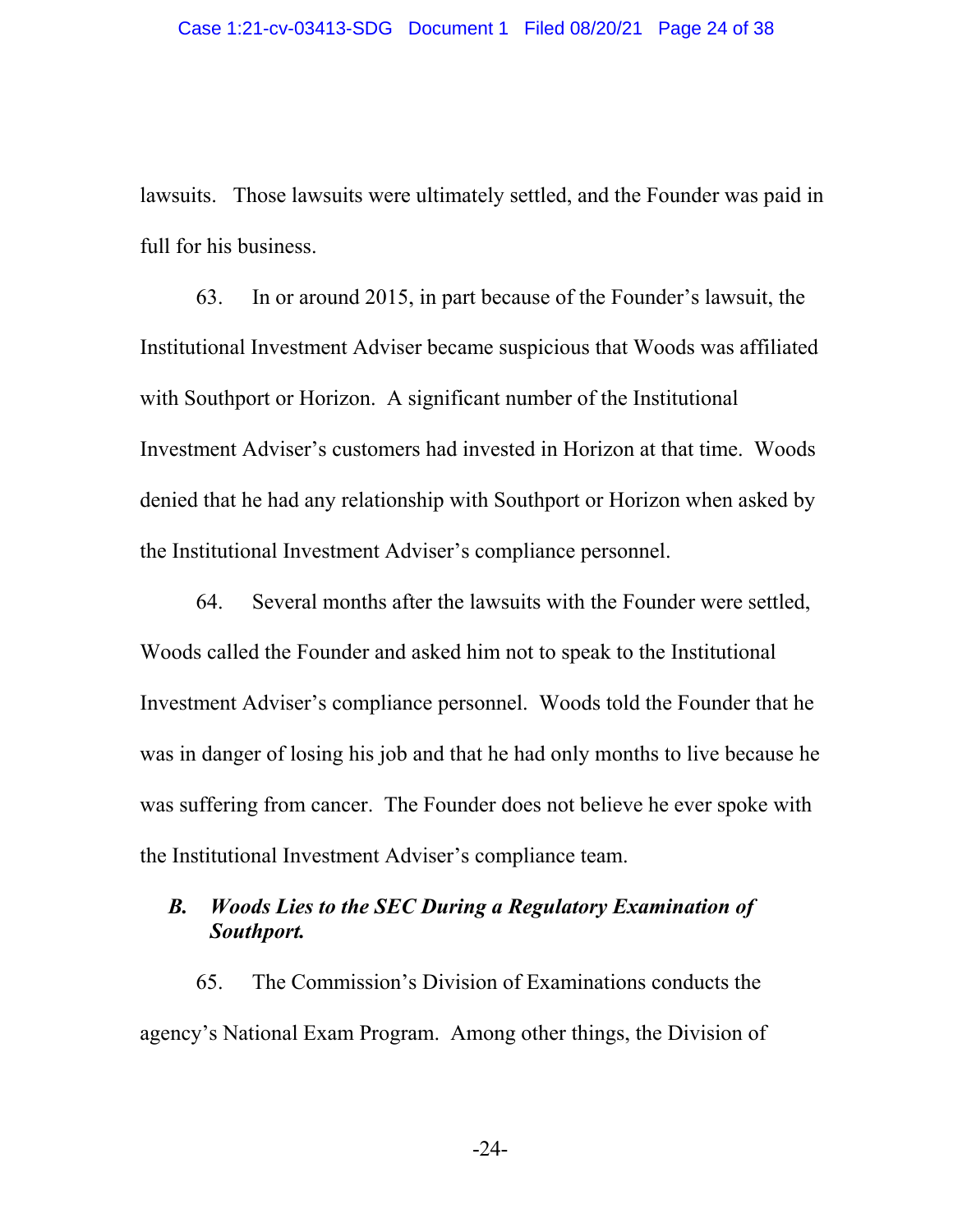Examinations conducts on-site examinations of SEC-registered investment advisers.

66. One of the issues the staff of the Division of Examinations considers when conducting an examination is whether there are any undisclosed outside business activities that could indicate an undisclosed conflict of interest. The presence of undisclosed outside business activities creates the risk that individuals working at an investment adviser may be recommending investments based on their own undisclosed self-interest rather than the interests of their clients.

67. In 2018, the Division of Examinations conducted an examination of Southport. Woods was one of the Division of Examinations' primary points of contact at Southport.

68. One of the issues that the Examinations staff discussed with Woods during the 2018 examination was the relationship among him and Southport and Horizon.

69. Woods failed to disclose accurately his involvement in and control over Horizon to the SEC's Examinations staff. In fact, Woods minimized his

-25-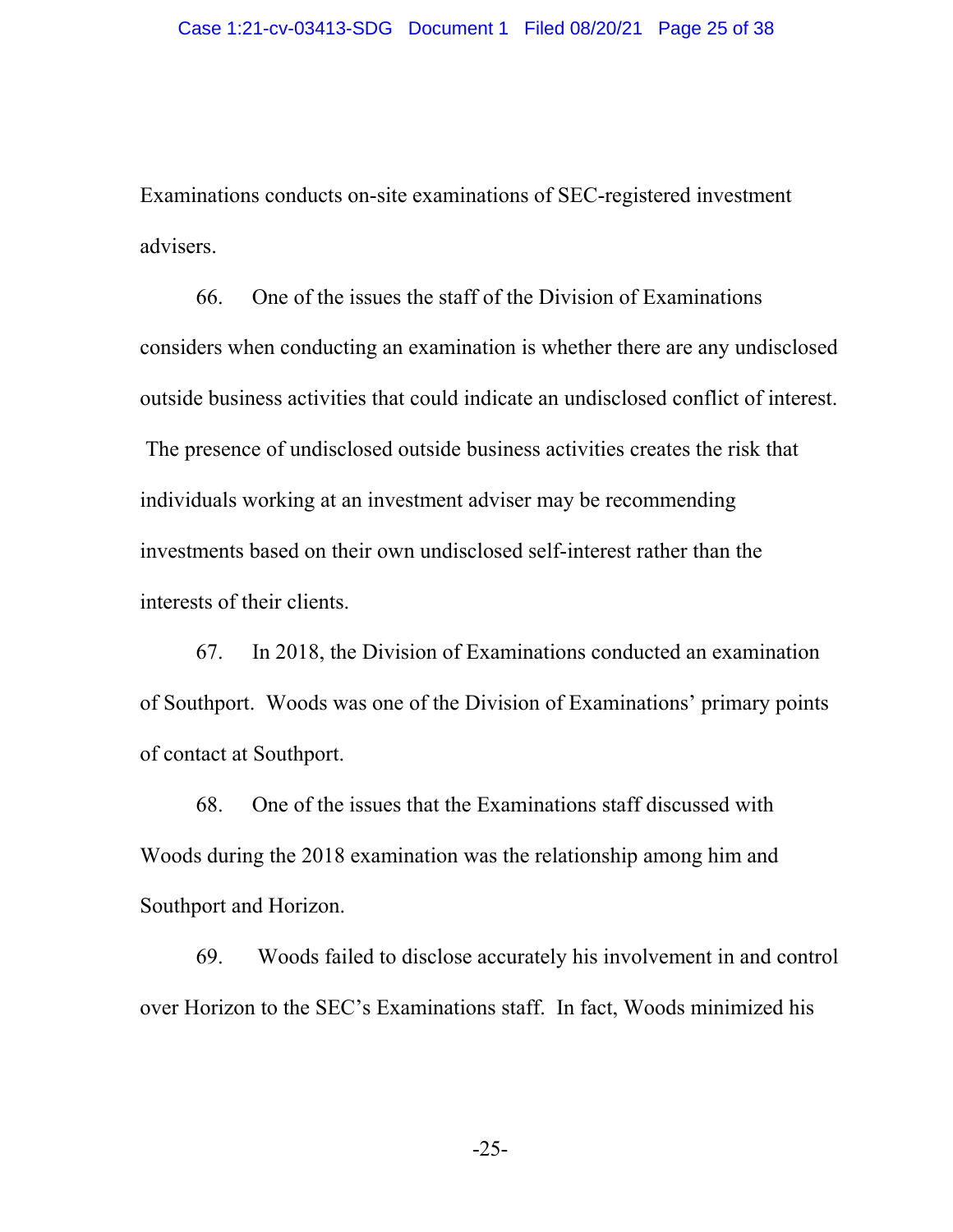role in Horizon, as elaborated below, even though he maintained control over the entity.

70. As part of the 2018 examination, the SEC staff asked Woods a series of specific questions, in writing. Southport's Chief Compliance Officer emailed Woods's response to those questions to the SEC. Some of the specific questions and answers are set forth below.

71. The SEC staff asked Woods, "Did you (John Woods) control the operations of Horizon . . . anytime during July 2008 to now?" In response, John Woods wrote "No. Never."

72. The SEC staff asked Woods, "Did you have access to bank accounts (e.g., ability to withdraw money, pay bills, write checks, etc.) of Horizon . . . anytime from January 1, 2014 to now?" In response, Woods wrote, "No. I'm not a signor on . . . HPE III checking Accounts."

73. The SEC staff asked Woods, "List all investors in Horizon III during 1/1/2014 to 3/31/2018." In response, Woods wrote, "I'm an investor in this fund, but not a manager. I don't have all this information."

74. The SEC staff asked Woods to provide a copy of "Offering documents of Horizon . . . including LLC agreements (operating agreements),

-26-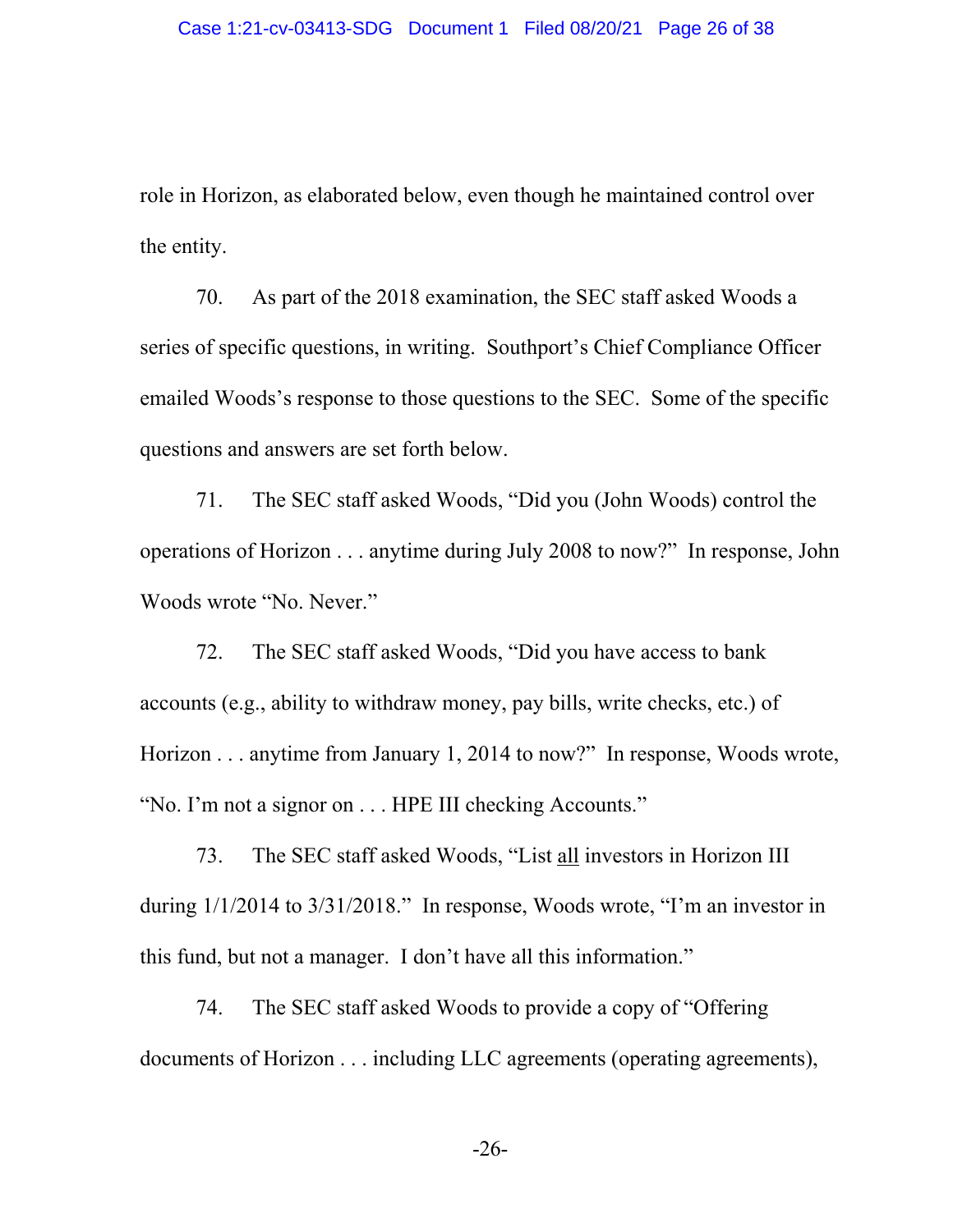PPMs, and subscription agreements including amendments during 1/1/2014 to 3/31/2018." In response, Woods wrote, "No PPM, but can ask for Operation Agreement."

75. The SEC staff asked Woods for a "[l]ist of all bank and brokerage accounts of Horizon . . . during January 1, 2014 to current." In response, Woods wrote, "I'm investor but not Manager. Not a signor. Not any additional Brokerage Accounts. I believe Iberia Bank and BOA."

76. Woods's responses set forth above were knowingly false.

77. In 2021, the SEC Examinations staff conducted another examination of Southport.

78. During the 2021 examination, Woods and Southport again misleadingly downplayed their relationship with Horizon.

## **COUNT I – FRAUD**

# **Violations of Section 17(a)(1) of the Securities Act [15 U.S.C. § 77q(a)(1)]**  (All Defendants)

79. Paragraphs 1 through 78 are hereby realleged and incorporated herein by reference.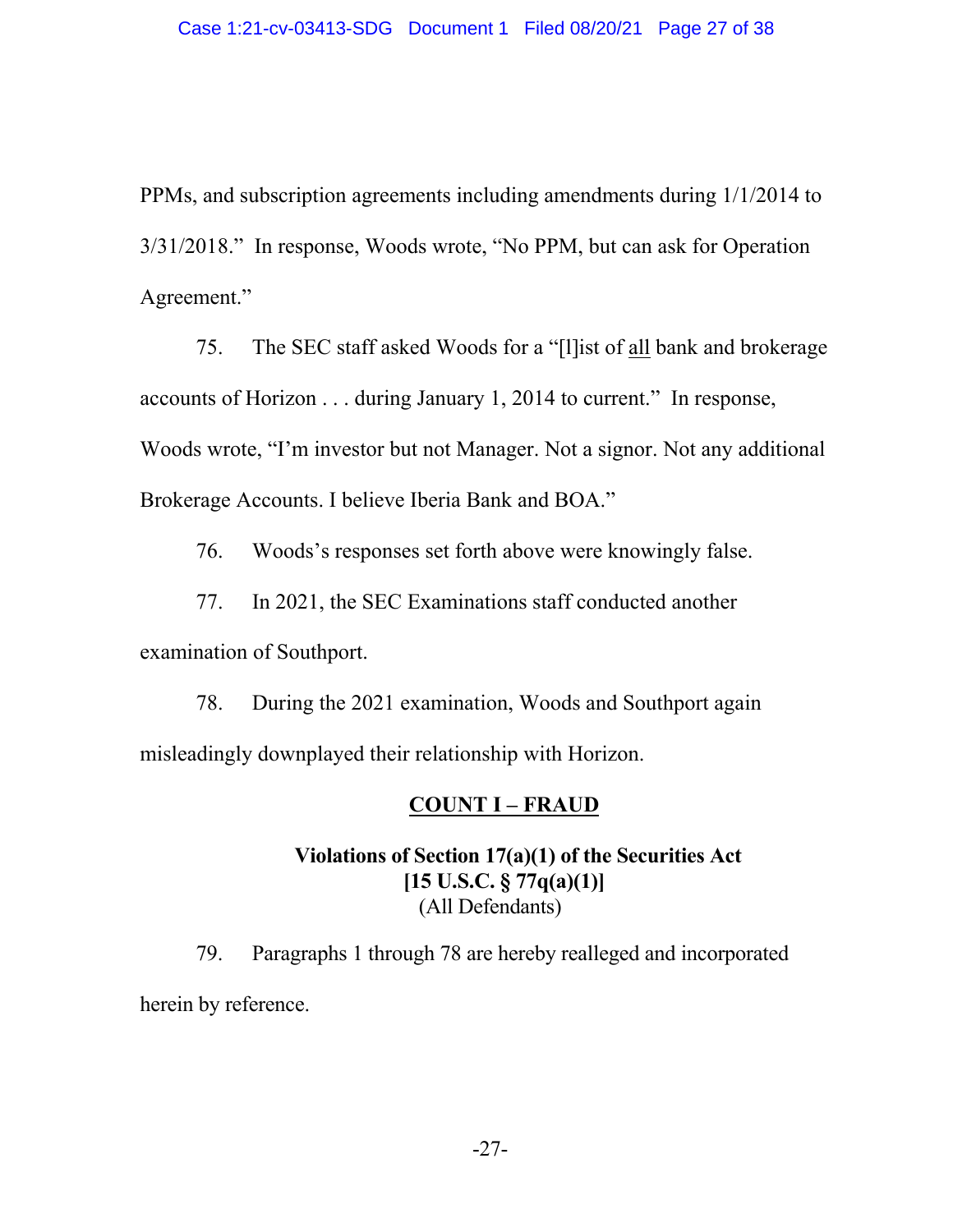80. Between in or around 2008 and the present, the Defendants, in the offer and sale of the securities described herein, by the use of means and instruments of transportation and communication in interstate commerce and by use of the mails, directly and indirectly, employed devices, schemes and artifices to defraud purchasers of such securities, all as more particularly described above.

81. The Defendants knowingly, intentionally, and/or recklessly engaged in the aforementioned devices, schemes and artifices to defraud.

82. While engaging in the course of conduct described above, the Defendants acted with scienter, that is, with an intent to deceive, manipulate or defraud or with a severe reckless disregard for the truth.

83. By reason of the foregoing, the Defendants, directly and indirectly, have violated and, unless enjoined, will continue to violate Section 17(a)(1) of the Securities Act [15 U.S.C. § 77q(a)(1)].

### **COUNT II – FRAUD**

# **Violations of Sections 17(a)(2) and 17(a)(3) of the Securities Act [15 U.S.C. §§ 77q(a)(2) and 77q(a)(3)]**  (All Defendants)

84. Paragraphs 1 through 78 are hereby realleged and incorporated herein by reference.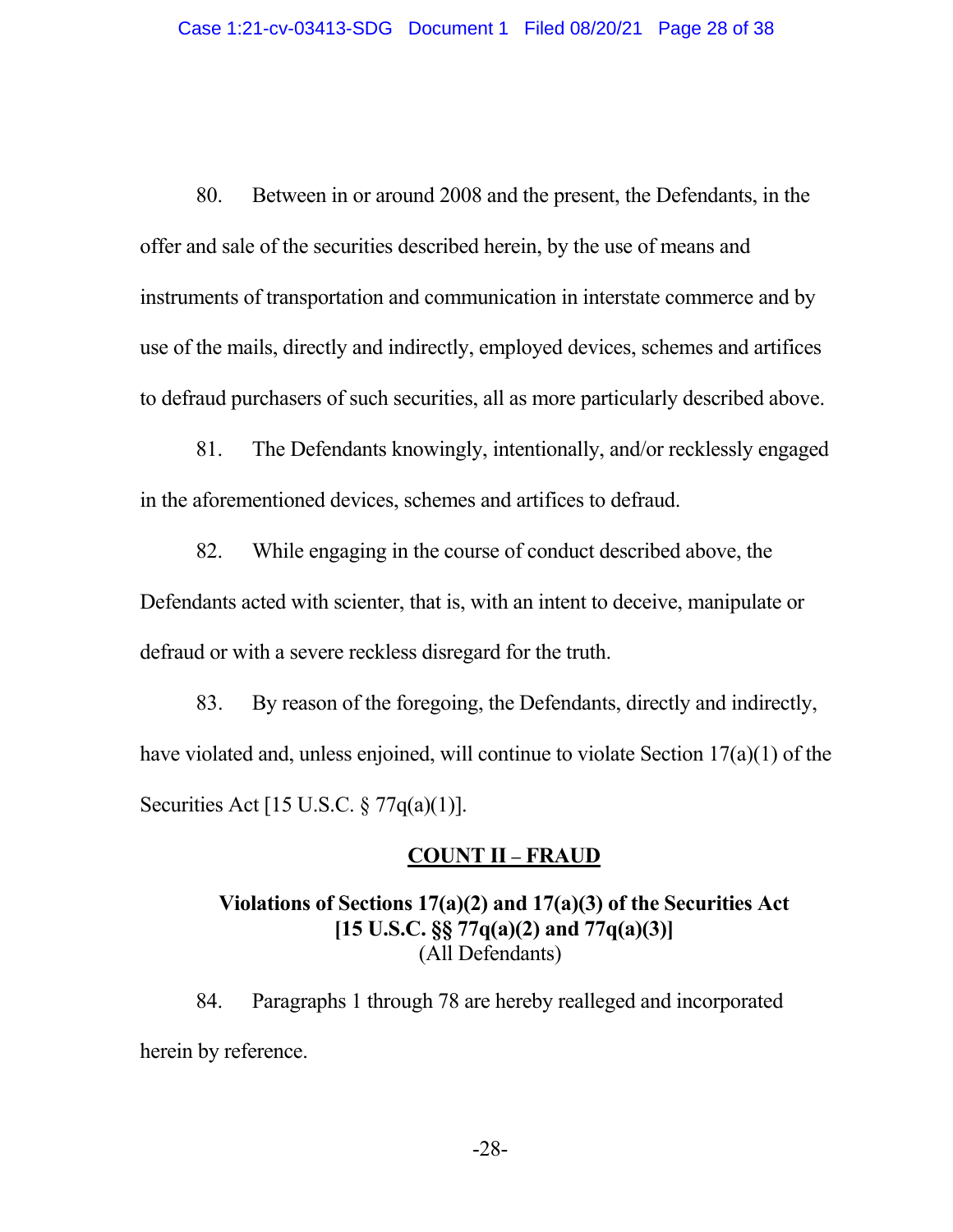85. Between in or around 2008 and the present, the Defendants, acting knowingly, recklessly, or negligently in the offer and sale of the securities described herein, by use of means and instruments of transportation and communication in interstate commerce and by use of the mails, directly and indirectly:

 a. obtained money and property by means of untrue statements of material fact and omissions to state material facts necessary in order to make the statements made, in light of the circumstances under which they were made, not misleading; and

 b. engaged in transactions, practices and courses of business which would and did operate as a fraud and deceit upon the purchasers of such securities; all as more particularly described above.

86. By reason of the foregoing, Defendants, directly and indirectly, have violated and, unless enjoined, will continue to violate Sections 17(a)(2) and 17(a)(3) of the Securities Act [15 U.S.C. §§ 77q(a)(2) and 77q(a)(3)].

### **COUNT III – FRAUD**

**Violations of Section 10(b) of the Exchange Act [15 U.S.C. § 78j(b)] and Subsections (a), (b), and (c) of Rule 10b-5 thereunder [17 C.F.R. § 240.10b-5 (a), (b), and (c)]**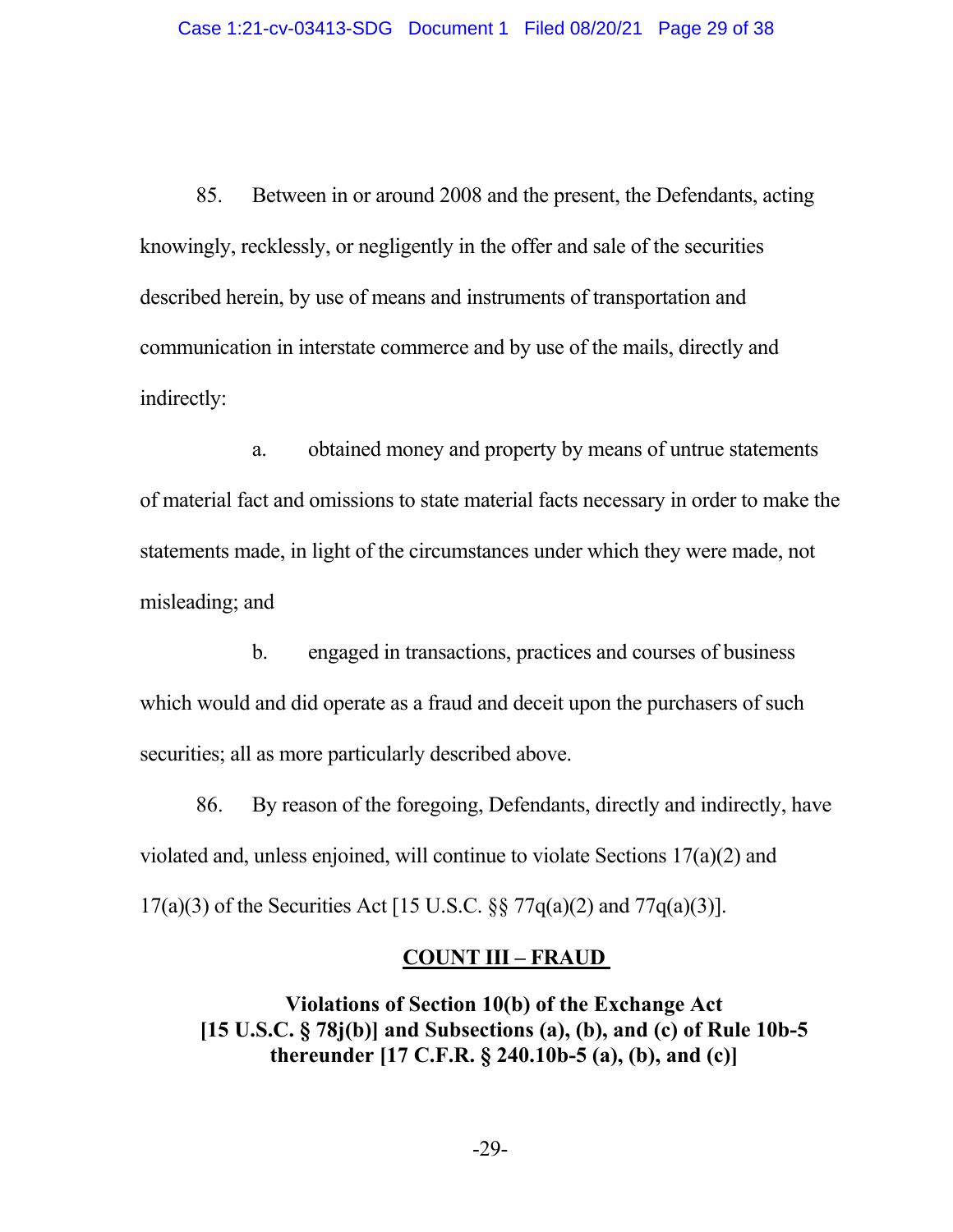### **(All Defendants)**

87. Paragraphs 1 through 78 are hereby re-alleged and are incorporated herein by reference.

88. Between in or around 2008 and the present, Defendants, in connection with the purchase and sale of securities described herein, by the use of the means and instrumentalities of interstate commerce and by use of the mails, directly and indirectly:

a. employed devices, schemes, and artifices to defraud;

 b. made untrue statements of material fact and omitted to state material facts necessary in order to make the statements made, in light of the circumstances under which they were made, not misleading; and

 c. engaged in acts, practices, and courses of business which would and did operate as a fraud and deceit upon the purchasers of such securities; all as more particularly described above.

89. Defendants knowingly, intentionally, and/or recklessly engaged in the aforementioned devices, schemes and artifices to defraud, made untrue statements of material facts and omitted to state material facts, and engaged in fraudulent acts, practices and courses of business. In engaging in such conduct,

-30-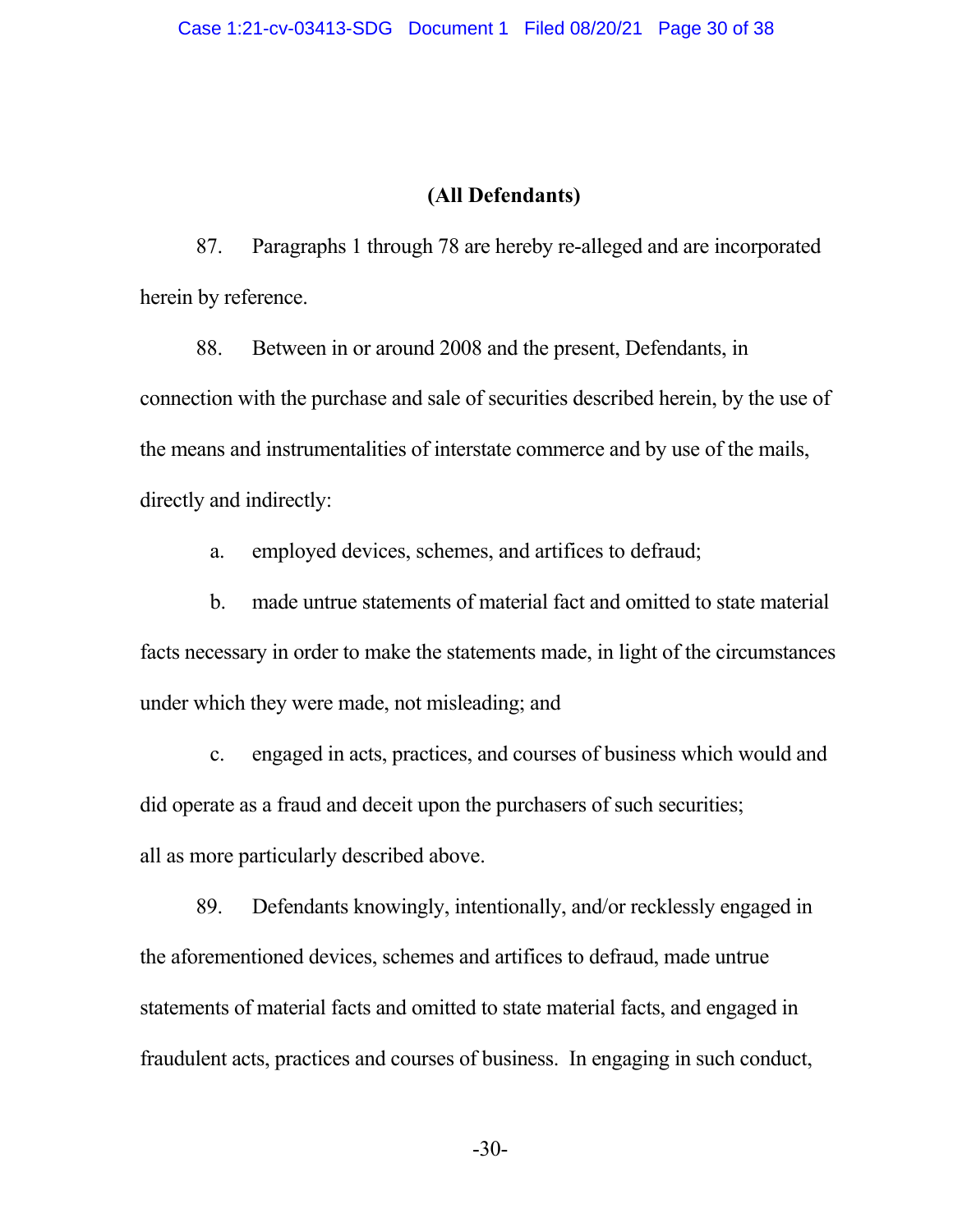Defendants acted with scienter, that is, with an intent to deceive, manipulate or defraud or with a severe reckless disregard for the truth.

90. By reason of the foregoing, Defendants, directly and indirectly, have violated and, unless enjoined, will continue to violate Section 10(b) of the Exchange Act [15 U.S.C. § 78j(b)] and Subsections (a), (b), and (c) of Rule 10b-5 thereunder [17 C.F.R. §§ 240.10b-5(a), (b), and (c)].

### **COUNT IV – FRAUD**

# **Violations of Sections 206(1) of the Advisers Act [15 U.S.C. § 80b-6(1)] (Defendants Woods and Southport)**

91. Paragraphs 1 through 78 are hereby realleged and are incorporated herein by reference.

92. From at least 2008 through the present, Defendants Woods and Southport (the "Adviser Defendants"), acting as investment advisers, using the mails and the means and instrumentalities of interstate commerce, directly and indirectly, employed devices, schemes and artifices to defraud one or more advisory clients and/or prospective clients.

93. The Adviser Defendants knowingly, intentionally, and/or recklessly engaged in the aforementioned devices, schemes and artifices to defraud. In

-31-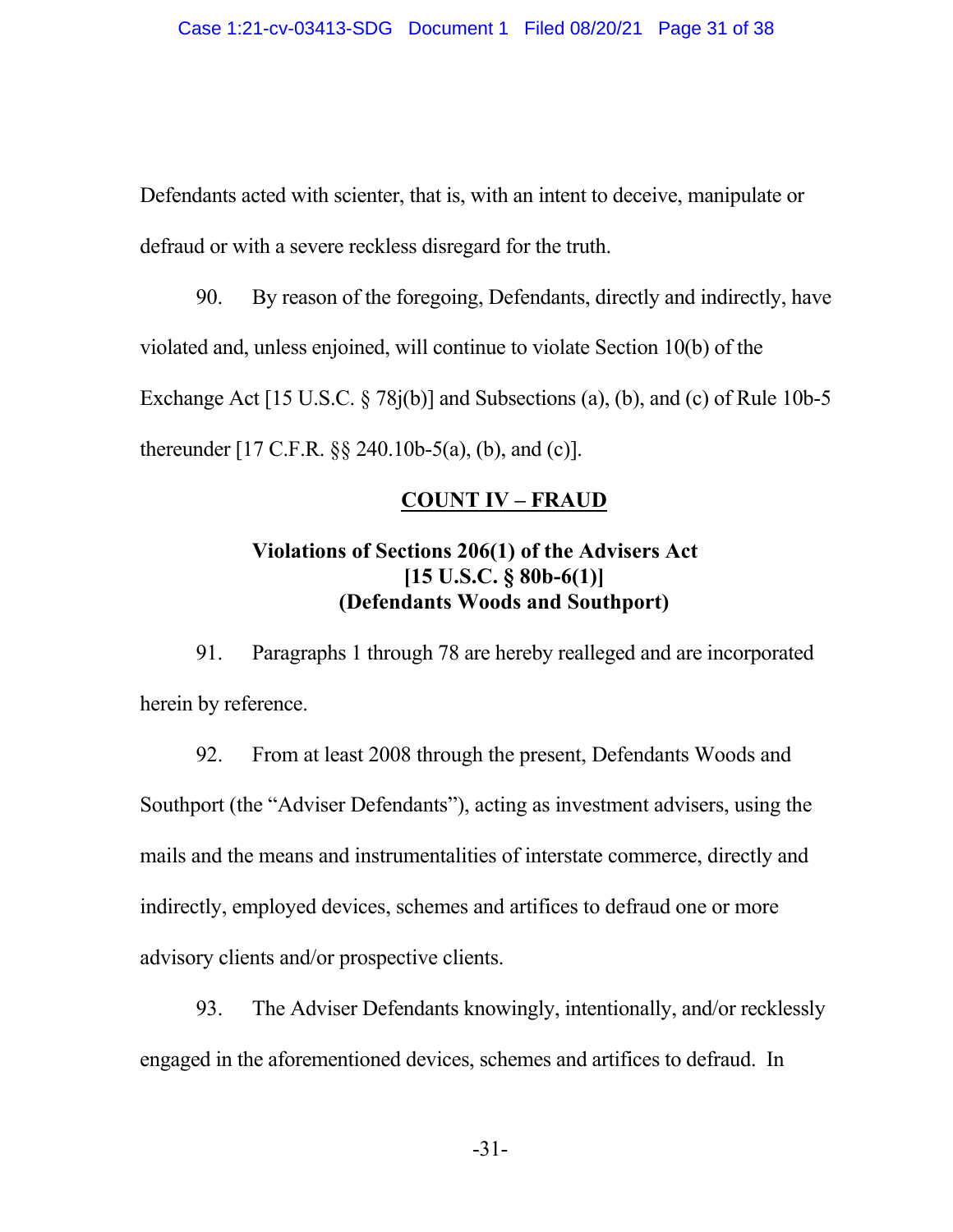engaging in such conduct, the Adviser Defendants acted with scienter, that is, with intent to deceive, manipulate or defraud or with a severe reckless disregard for the truth.

94. By reason of the foregoing, the Adviser Defendants, directly and indirectly, have violated, and, unless enjoined, will continue to violate Section 206(1) of the Advisers Act [15 U.S.C. § 80b-6(1)].

#### **COUNT V – FRAUD**

## **Violations of Section 206(2) of the Advisers Act [15 U.S.C. § 80b-6(2)] (Defendants Woods and Southport)**

95. Paragraphs 1 through 78 are hereby realleged and are incorporated herein by reference.

96. From at least 2008 through the present, the Adviser Defendants, acting as investment advisers, by the use of the mails and the means and instrumentalities of interstate commerce, directly and indirectly, engaged in transactions, practices, and courses of business which would and did operate as a fraud and deceit on one or more advisory clients and/or prospective clients.

97. By reason of the foregoing, the Adviser Defendants, directly and indirectly, have violated and, unless enjoined, will continue to violate Section

-32-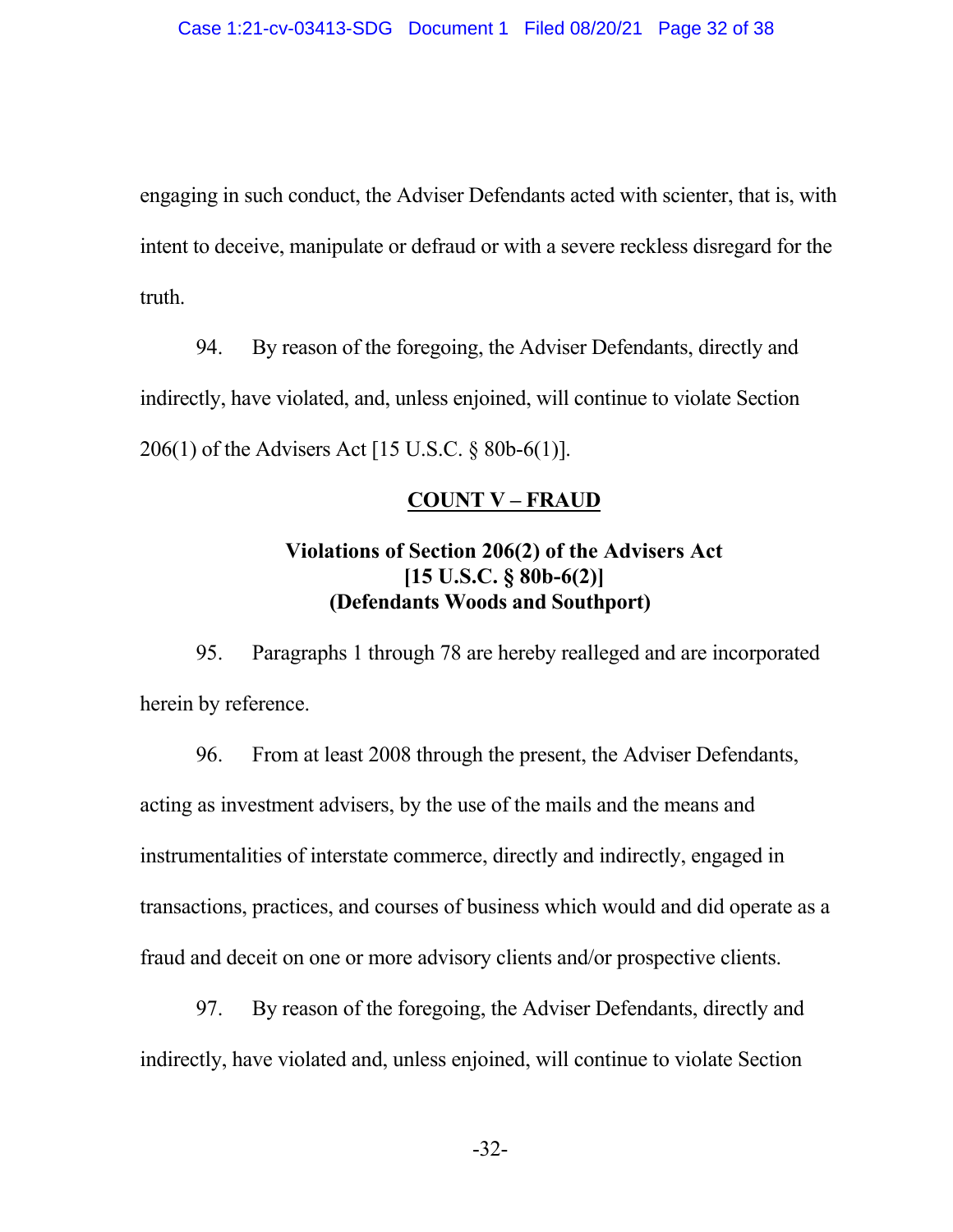206(2) of the Advisers Act [15 U.S.C. § 80b-6(2)].

### **COUNT VI – FRAUD**

## **Violations of Section 206(4) of the Advisers Act and Rule 206(4)-8 thereunder [15 U.S.C. § 80b-6(4) & 17 C.F.R. § 206(4)-8] (Defendants Woods and Southport)**

98. Paragraphs 1 through 78 are hereby realleged and are incorporated herein by reference.

99.From at least 2008 through the present, the Adviser Defendants, in connection with the purchase and sale of pooled investment vehicles described herein:

a. made untrue statements of material facts and/or omitted to state

material facts necessary to make the statements made, in the light of the circumstances under which they were made, not misleading; and

b. engaged in acts, practices, and courses of business that were fraudulent, deceptive, and/or manipulative, all as more particularly described above.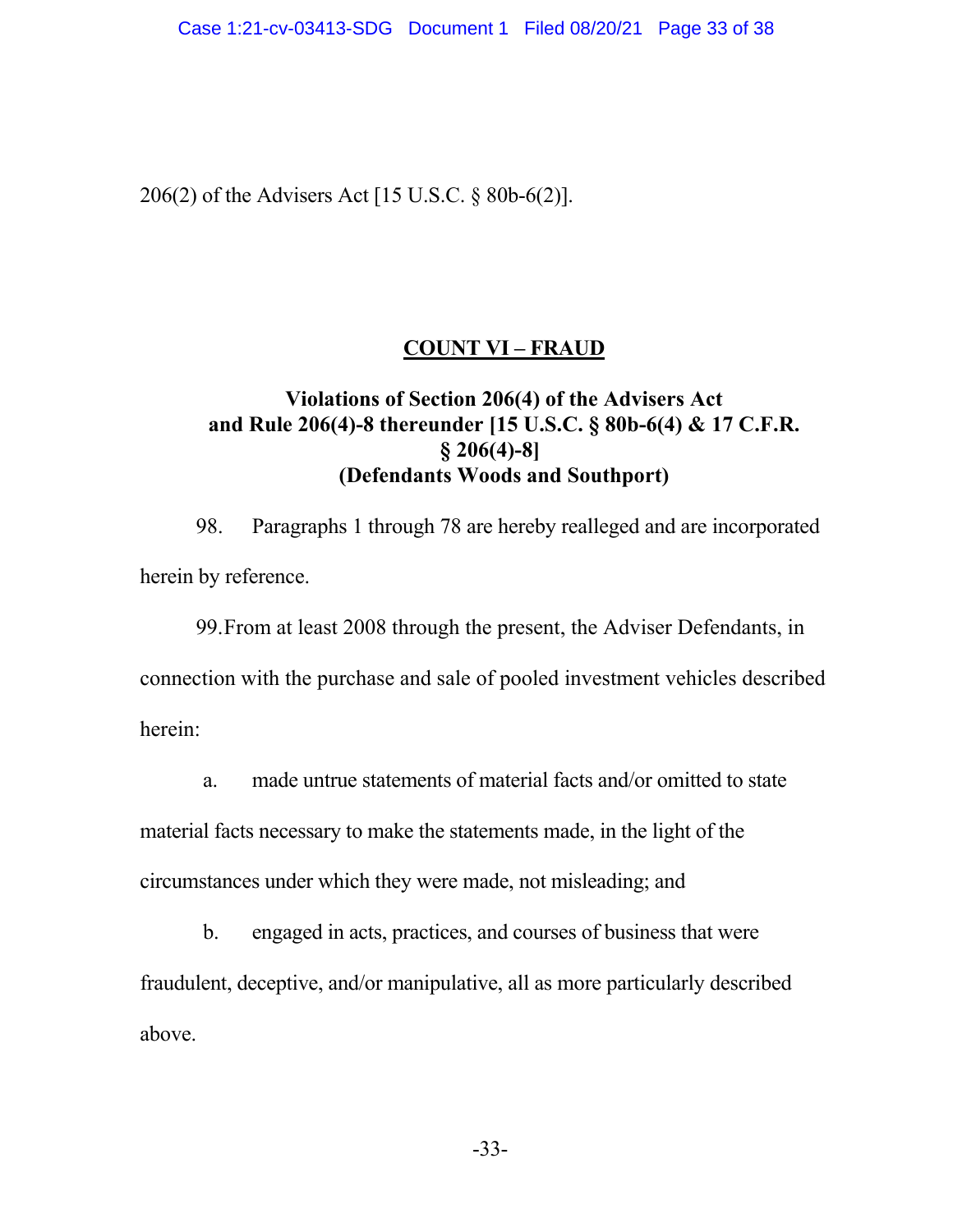100. By reason of the foregoing, the Adviser Defendants, directly and indirectly, have violated and, unless enjoined, will continue to violate Section 206(4) of the Advisers Act [15 U.S.C. § 80b-6(4)] and Rule 206(4)-8 thereunder [17 C.F.R. § 275.206(4)-8].

### **COUNT VII – AIDING and ABETTING**

101. Paragraphs 1 through 90 are hereby restated and incorporated herein by reference.

102. Each Defendant substantially assisted the violations of the other Defendants set forth in Counts I, II, and III above.

103. Each Defendant knew they were participating in securities law violations when assisting and engaging in transactions with the other Defendants.

104. Each Defendant aided and abetted the violations in Counts I, II, and III above.

#### **COUNT VIII – AIDING and ABETTING**

105. Paragraphs 1 through 78 and 91 through 97 are hereby restated and incorporated herein by reference.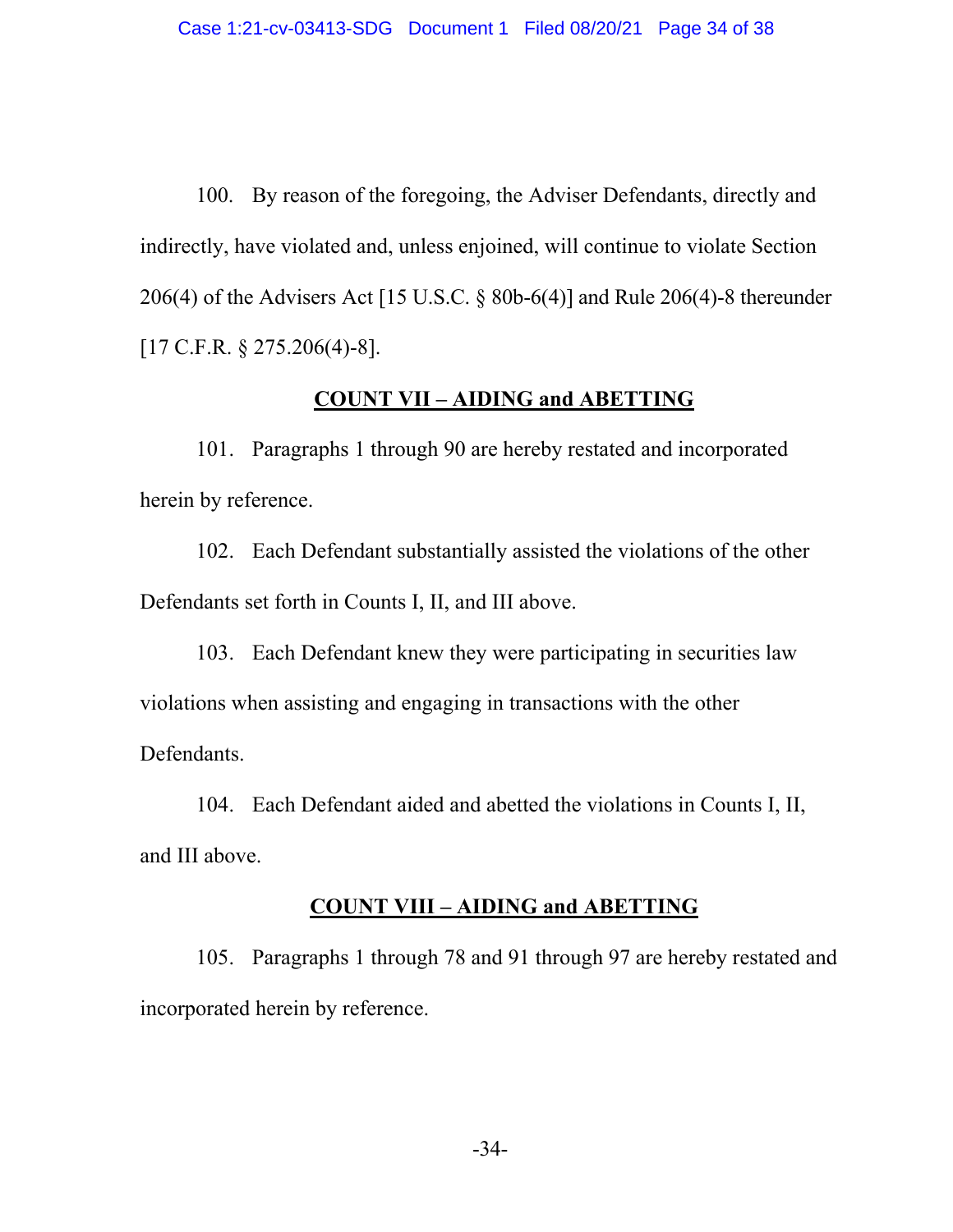106. Each Defendant substantially assisted the violations of the Adviser Defendants set forth in Counts IV and V above.

107. Each Defendant knew they were participating in securities law violations when assisting and engaging in transactions with the Adviser Defendants.

108. Each Defendant aided and abetted caused the violations in Counts IV and V above.

### **PRAYER FOR RELIEF**

WHEREFORE, the Commission respectfully prays for:

### **I.**

 A temporary restraining order and preliminary and permanent injunctions enjoining the Defendants, their officers, agents, servants, employees, and attorneys from violating, directly or indirectly, Section 10(b) of the Exchange Act [15 U.S.C. § 78j(b)] and Rule 10b-5 thereunder [17 C.F.R. § 240.10b-5]; Sections 17(a)(1), 17(a)(2) and 17(a)(3) of the Securities Act [15 U.S.C.  $\S$ 77q(a)(1), (a)(2), (a)(3)]; and Sections 206(1), 206(2) and 206(4) of the Advisers Act [15 U.S.C. §§ 80b-6(1), 80b-6(2) and 80b-6(4)] and Rule 206(4)-8 thereunder [17 C.F.R. § 275.206(4)-8].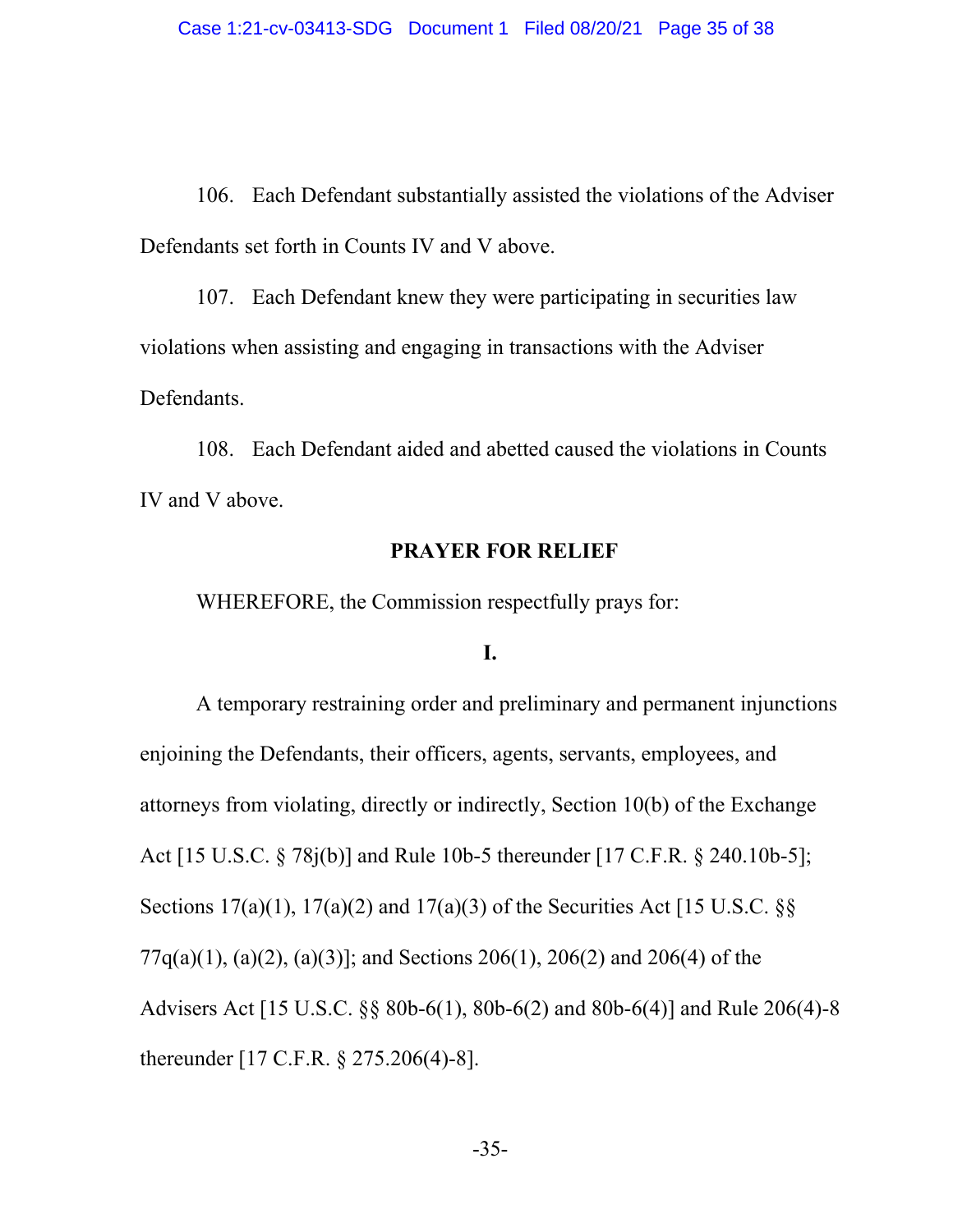#### **II.**

An order requiring an accounting by Defendants of the amounts raised and the use of proceeds from the fraudulent conduct described in this Complaint and the disgorgement by Defendants of all ill-gotten gains or unjust enrichment with prejudgment interest, to effect the remedial purposes of the federal securities laws.

### **III.**

An order pursuant to Section 21(d) of the Exchange Act [15 U.S.C. § 78u(d)], Section 20(d) of the Securities Act [15 U.S.C. § 77t(d)] and Section 209(e) of the Advisers Act [15 U.S.C. § 80b-9(e)] imposing civil penalties against Defendants.

#### **IV.**

An order freezing the assets of Defendants pending further order of the Court.

#### **V.**

An order preventing Defendants from destroying or concealing documents until further order of this Court.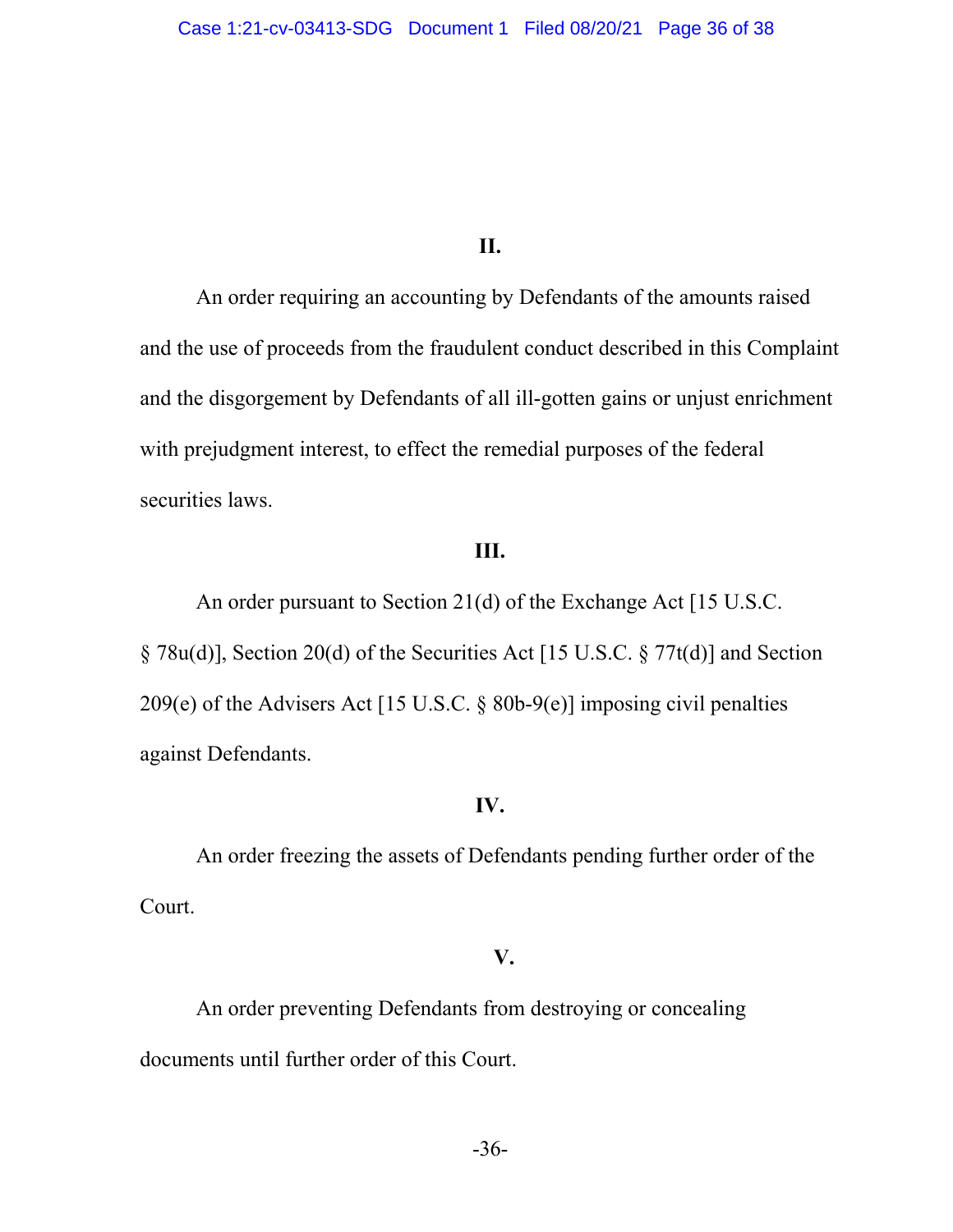### **VI.**

The appointment of a receiver to take charge of Woods, Southport, Horizon and their affiliates to preserve the value of the Defendants' remaining assets for the benefit of the Defendants' victims.

#### **VII.**

 Such other and further relief as this Court may deem just, equitable, and appropriate in connection with the enforcement of the federal securities laws and for the protection of investors.

### **JURY TRIAL DEMAND**

The Commission hereby demands a trial by jury as to all issues that may be so tried.

This 20<sup>th</sup> day of August, 2021.

Respectfully submitted,

M. Graham Loomis Regional Trial Counsel Georgia Bar No. 457868 loomism@sec.gov

 /s/Joshua A. Mayes Joshua A. Mayes Senior Trial Counsel